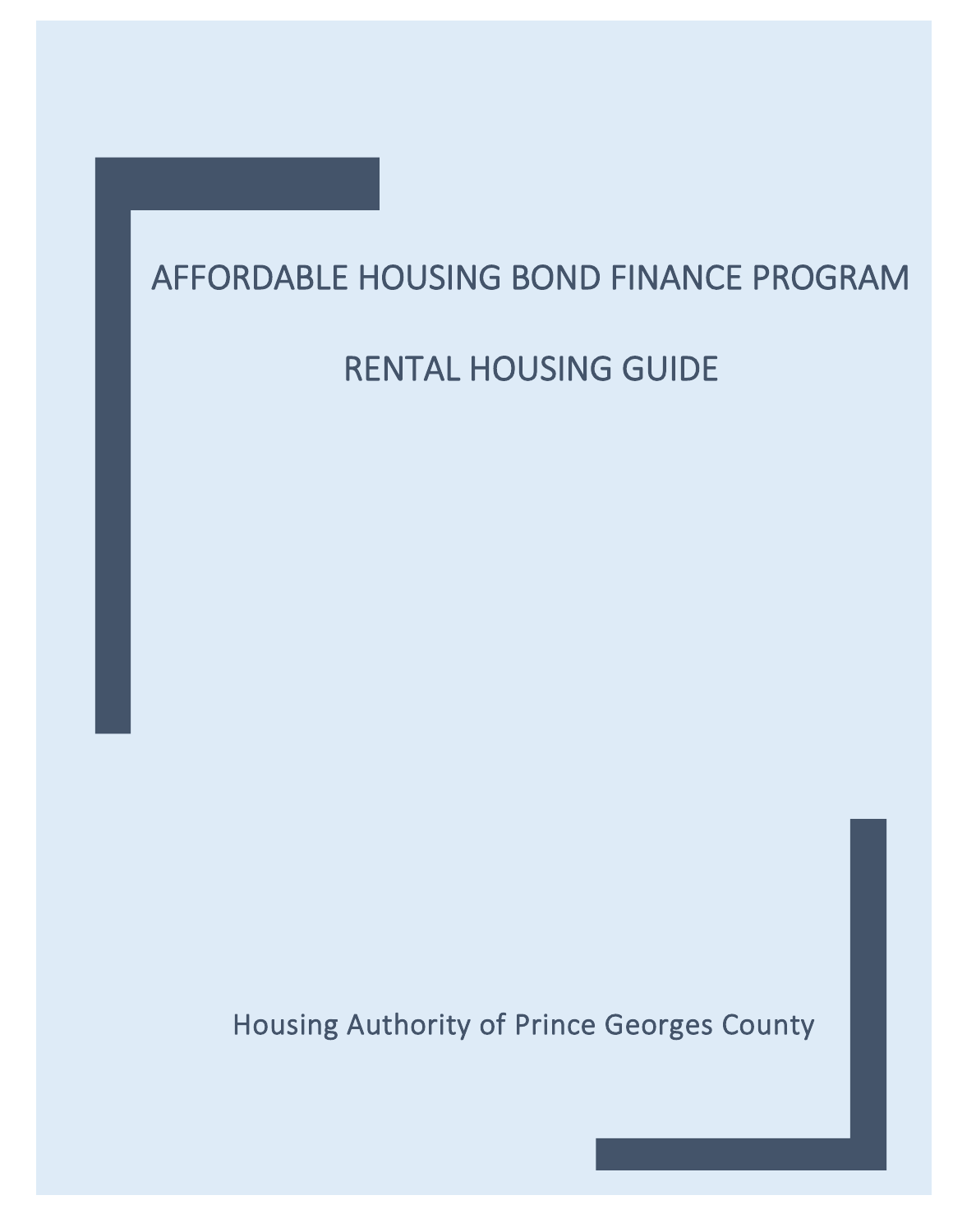## **TABLE OF CONTENTS**

## **Table of Contents**

| IV. |  |
|-----|--|
|     |  |
|     |  |
|     |  |
|     |  |
|     |  |
|     |  |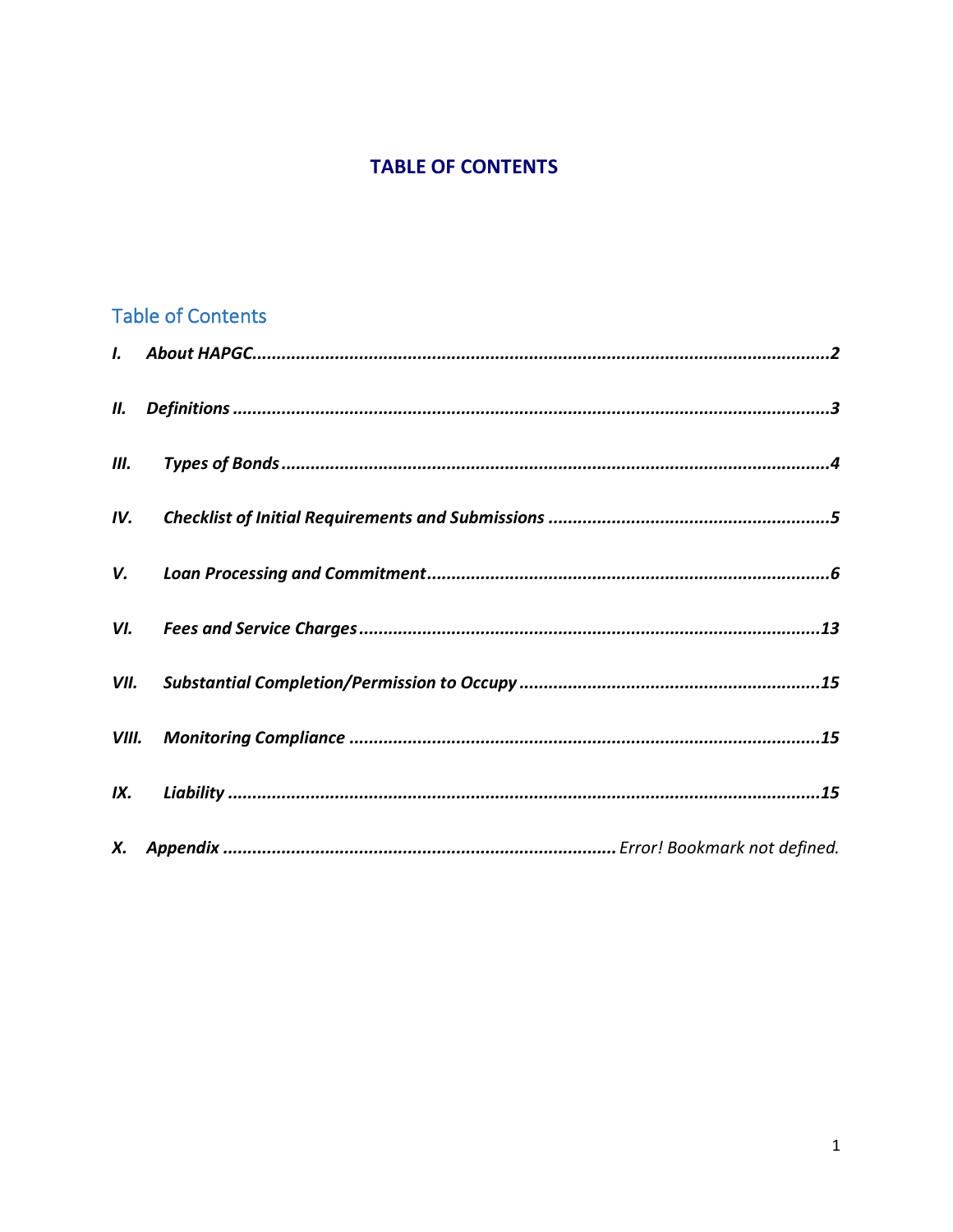## **Housing Authority of Prince George's County**

#### **Rental Housing Guide**

## <span id="page-2-0"></span>**I. About HAPGC**

The Housing Authority of Prince George's County (HAPGC) was established in 1969 to provide Prince George's County, Maryland residents with low to moderate incomes with safe, decent, and affordable housing. Most of this housing is in the form of rental units that must meet rigorous housing quality standards. HAPGC also provides its residents with programs that promote self-sufficiency, potentially leading to homeownership opportunities. Pursuant to the Annotated Maryland Code, HAPGC is empowered to provide financing for the acquisition, rehabilitation, or new construction of affordable rental housing throughout the County.

#### **Affordable Housing Bond Finance Program**

HAPGC is seeking to provide construction and permanent financing for rehabilitation and new construction of multifamily rental housing for low- and moderate-income County residents. Plan 2035 for Prince George's County states that "as the County works to capture a greater share of regional forecasted job growth, housing development will need to increasingly concentrate on the development of higher density, multifamily housing, transit oriented, mixed-use communities comprised of well designed, mixed income in higher density transit oriented, mixed-use communities with easy access to jobs." HAPGC intends to use its authority to finance the construction of such housing to further this goal.

The Rental Housing Guide contains the materials that must be submitted, as well as other related requirements, for HAPGC tax-exempt bond financing. Sponsors that have obtained other Federal, State or County assistance for the development of affordable rental housing are also welcomed to apply for construction and permanent financing.

- Rental housing developments that adhere to the requirements for financing under the criteria for tax-exempt bonds pursuant to Section 142 of the Internal Revenue Service code are also eligible for 4% Low Income Housing tax credits allocated by the Community Development Administration (CDA) of the Maryland Department of Housing and Community Development. HAPGC will use its annual allocation of tax-exempt bond authority on a first-come-first-served basis, however, it will give priority to projects that promote the County's development priorities including projects in:
	- a) **Inner Beltway Communities** (Older communities inside the beltway where dollars may be needed for acquisition/rehab projects)
	- b) **Regional Transit Districts** (Transit Oriented Development projects adjacent to, or within ½ mile of Metro stops)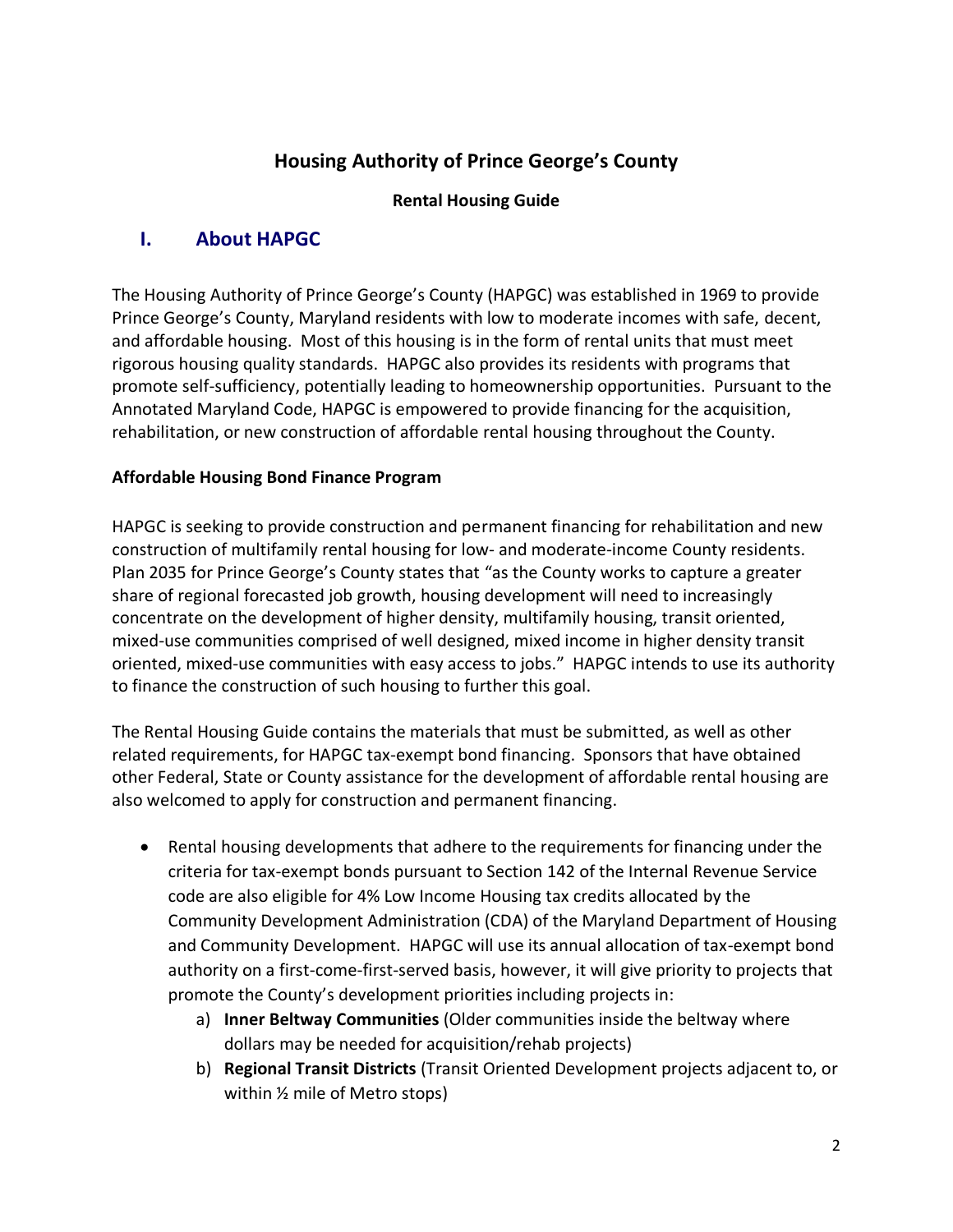- c) **Opportunity Zones** (Projects in census tracts designated as Opportunity Zones)
- d) **Designated Development Areas** (Projects in areas designated by the County for future development e.g., Westphalia)

HAPGC will finance projects rated AA or higher by one of the major rating agencies e.g., Standard & Poor's or Moody's, with credit enhancement from bond insurers, the Federal Housing Administration, or the Government Sponsored Enterprises (Fannie Mae and Freddie Mac). It will also finance unrated transactions where the financing is "privately placed" with major institutional investors. In all cases, it is the responsibility of the Sponsor to obtain and pay for credit enhancement for proposed projects.

If you are interested in pursuing financing for multifamily rental projects in Prince George's County, please contact…

## <span id="page-3-0"></span>**II. Definitions**

| Affordable Housing:                | Rental units in which at least 20% of the apartments are leased to<br>residents earning no more than 50% of the Area Median Income<br>(AMI) or 40% of the units are leased to residents earning no more<br>than 60% of AMI and rents do no exceed 30% of tenants' Adjusted<br>Gross Income adjusted for family size. |
|------------------------------------|----------------------------------------------------------------------------------------------------------------------------------------------------------------------------------------------------------------------------------------------------------------------------------------------------------------------|
| Inducement Resolution:             | An action taken by the HAPGC Board acknowledging its intention<br>to provide tax-exempt bond financing and enabling the Sponsor to<br>recoup certain development and related costs at closing.                                                                                                                       |
| <b>Multifamily Housing:</b>        | Structures designed principally for residential use comprised of<br>not less than five (5) dwelling units in the same, or contiguous<br>buildings, or parcels in the case of new construction.                                                                                                                       |
| <b>TEFRA Hearing:</b>              | A public hearing required by Section 103 of the Internal Revenue<br>Service Code alerting the public that tax-exempt bonds will be<br>issued within the jurisdiction for the financing of an affordable<br>rental housing development.                                                                               |
| <b>Regional Transit Districts:</b> | Regional Transit Districts are areas around Metro stops at Largo<br>Town Center, New Carrollton, Prince George's Plaza, Branch<br>Avenue and Suitland.                                                                                                                                                               |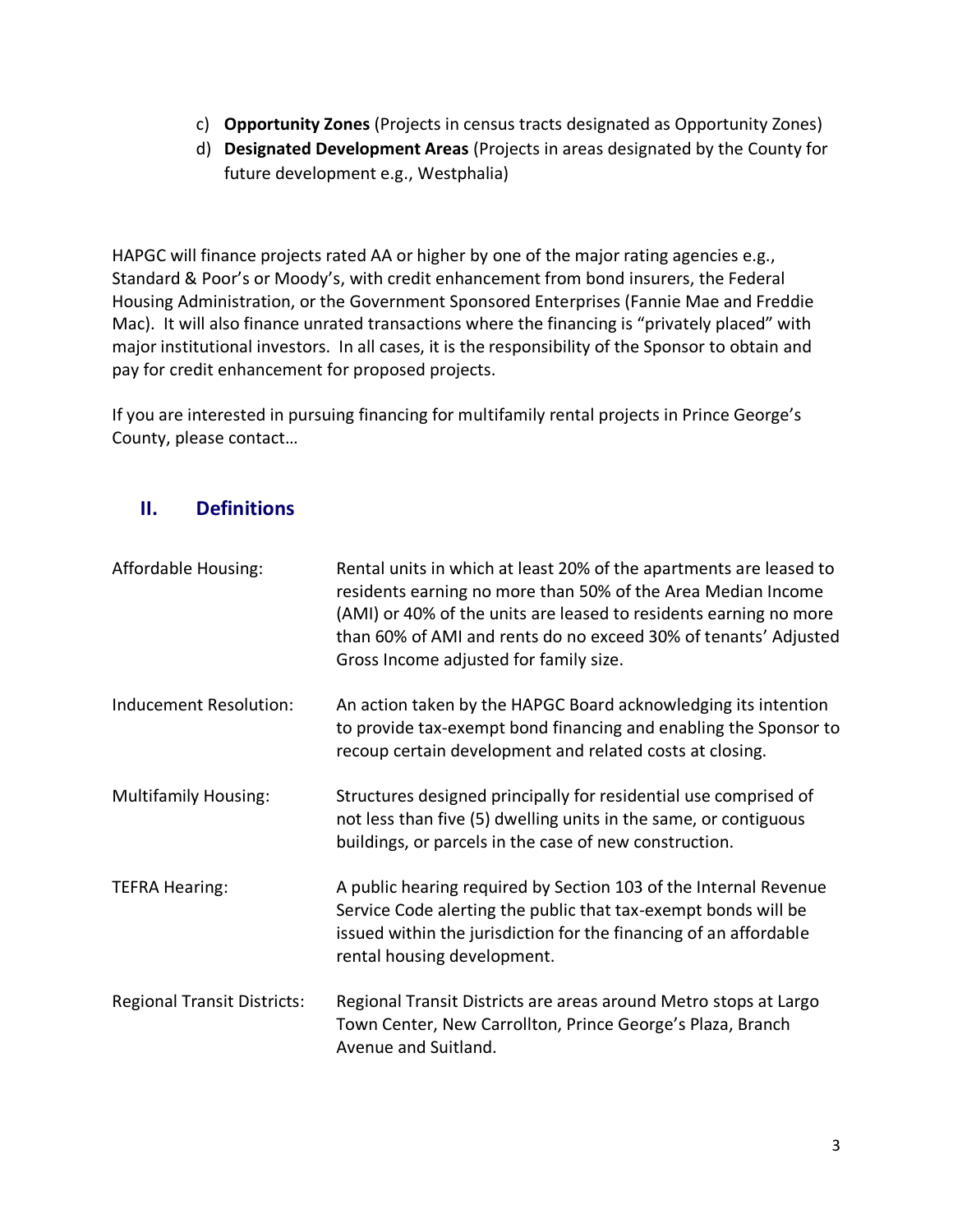Inner Beltway: Inner Beltway communities are those incorporated and unincorporated areas of the County between the District of Columbia and Interstate 495.

## <span id="page-4-0"></span>**III. Types of Bonds**

#### **General**

HAPGC may issue either tax-exempt or taxable Bonds, or both. Taxable Bonds do not require an allocation of tax-exempt bond authority ("volume cap").

Bonds issued by HAPGC for developments shall be limited liability, non-recourse conduit obligations in which HAPGC shall not be responsible for the repayment of the debt from any sources other than revenue from the project or sponsor pledged therefor.

## **501(c)(3) Bonds**

HAPGC may issue Bonds described in Section 145(c) of the Code on behalf of qualified nonprofit organizations. The interest on  $501(c)(3)$  Bonds is tax-exempt but is not subject to any volume cap (and cannot be used with the Low-Income Housing Tax Credit Program).

### **Refunding Bonds**

HAPGC will consider the issuance of Bonds to refund outstanding bonds subject to the following conditions:

- a. The project Sponsor agrees to cover all costs of HAPGC, including, without limitation, costs for the issuer's municipal advisor, bond counsel, and trustee (if applicable).
- b. The affordability restrictions of the existing bond regulatory agreement will be subject to extension as required under the Code. HAPGC reserves the right to impose additional requirements on a case-by-case basis. All specifics of refunding proposals must be approved by HAPGC.
- c. Default refunding applications require a default refunding analysis (to determine the eligibility for a default refunding). HAPGC shall choose the firm to conduct the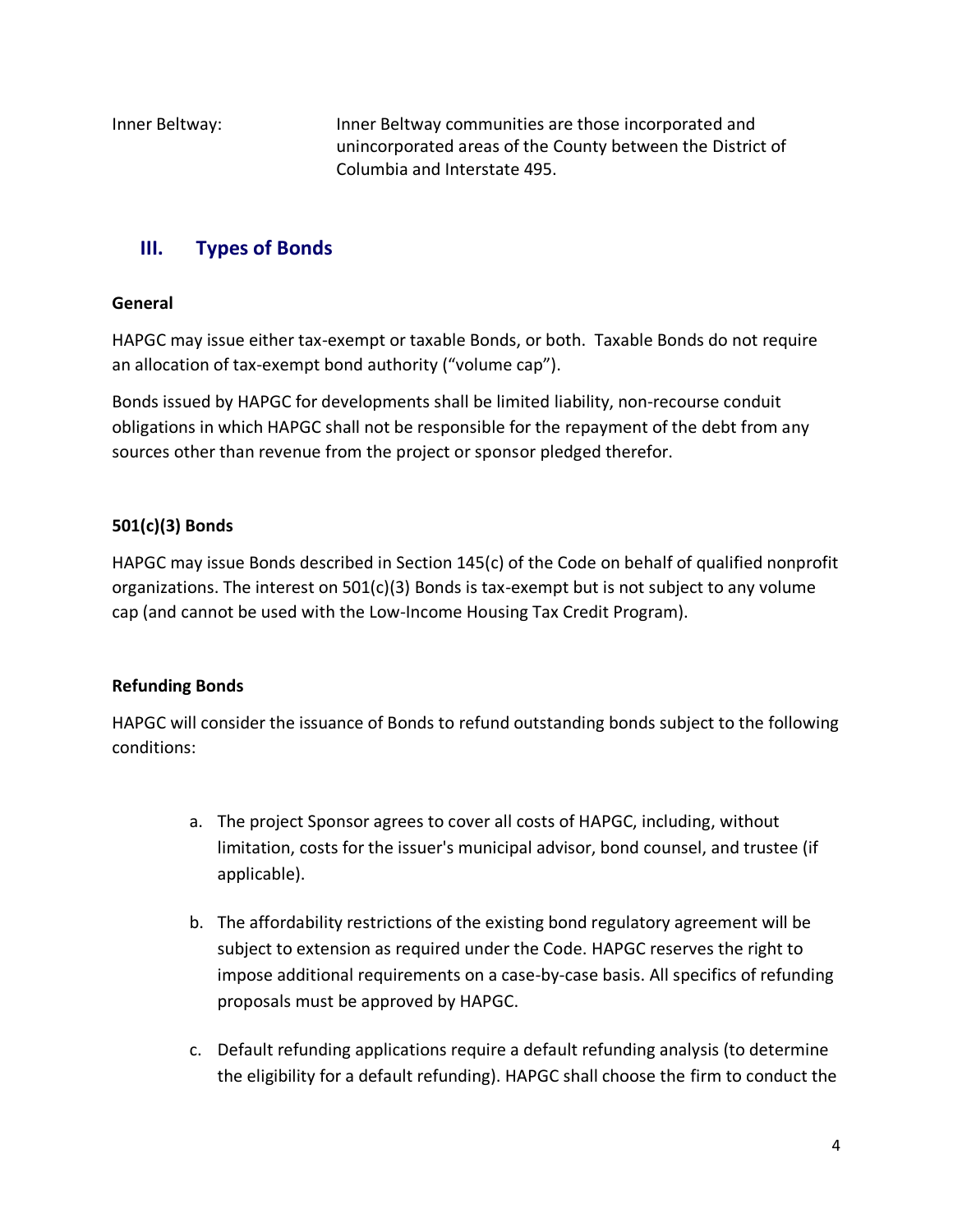analysis. The project applicant will deposit the cost for the study with HAPGC before the study begins.

## <span id="page-5-0"></span>**IV. Checklist of Initial Requirements and Submissions**

#### **Required Submissions**

Prior to any action taken by the HAPGC staff or Board the Sponsor must submit the following information for review and approval:

- 1. A complete application to HAPGC (CDA form 202)
- 2. Resumes and experience of the key development partners including the Sponsor, General Contractor, Architect and Property Manager.
- 3. Site location map showing proximity to schools, public transportation, shopping, and other neighborhood amenities.
- 4. Market data showing comparable rental developments in the area including rent levels, amenities provided, vacancy rates etc.
- 5. Evidence of applicable zoning or actions to receive appropriate zoning.
- 6. Title report disclosing all liens, easements, and other encumbrances.
- 7. Evidence of the availability of utilities to the site.
- 8. Evidence of site control via title, option, partnership agreement etc. which extends for at least six (6) months after application submission.
- 9. Form of credit enhancement (or private placement) contemplated.
- 10. Site, building and unit plans.
- 11. MAI appraisal performed within the six (6) months preceding the application.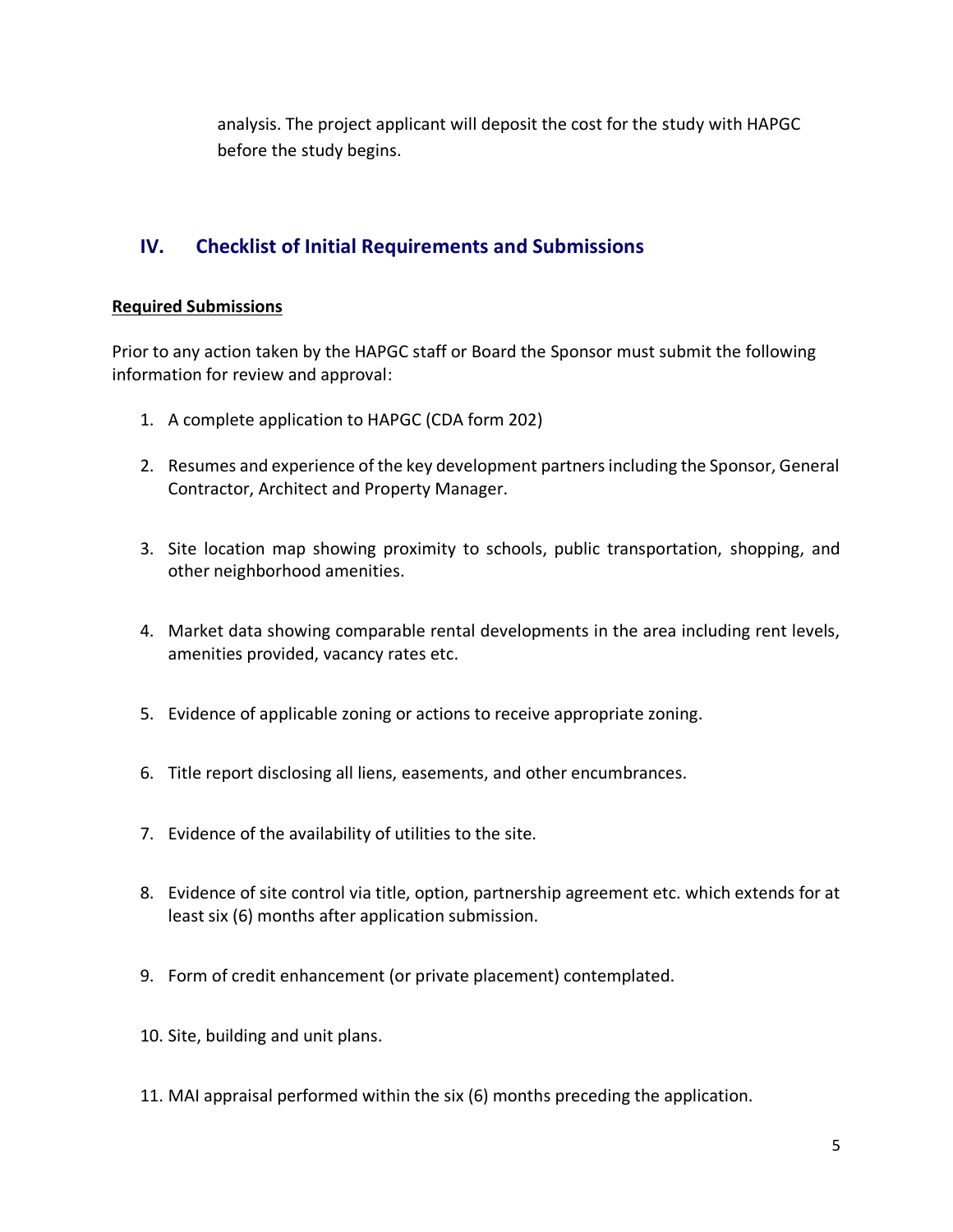- 12. Personal financial statements for principals of the ownership entity.
- 13. A non-refundable application fee of \$5,000.

#### **Feasibility Review/Inducement Resolution**

Upon receipt of the complete application and related submissions, HAPGC staff will begin its review of the information to determine the economic feasibility of the project, creditworthiness of the ownership entity, credentials and experience of the key partners and desirability of the site. The following are the steps in the application approval process:

- 1. A Credit Underwriting team comprised of HAPGC staff will review and underwrite the application and related submissions to determine if the project is one that HAPGC wishes to finance.
- 2. Upon the completion of a review and underwriting of the financing request, the Underwriting team will submit a "Credit Memo" to the HAPGC Credit Committee with their recommendations. The Credit Committee will review the credit memo and approve (or decline) the financing request and submit their recommendations to the to the Development and Finance Sub-Committee of the HAPGC Board of Commissioners for review and approval.
- 3. Should the HAPGC Development and Finance Sub-Committee concur with the recommendation of the staff to approve the financing request, it will direct the staff to prepare an Inducement Resolution for the full HAPGC Board of Commissioners. It should be noted, the Inducement Resolution is not a commitment by HAPGC to finance the project but will allow, under tax law, the ability to recoup certain development and related costs at the bond closing.
- 4. After the full HAPGC Board of Commissioners have approved the Inducement Resolution, staff will prepare a Resolution to be approved by the Prince George's County Council authorizing it to proceed with the financing and evidencing local support for the project and prepare for the TEFRA hearing.
- 5. Prior to closing on the bonds and mortgage loan the HAPGC Board of Commissioners will pass a Final Bond Resolution.

### <span id="page-6-0"></span>**V. Loan Processing and Commitment**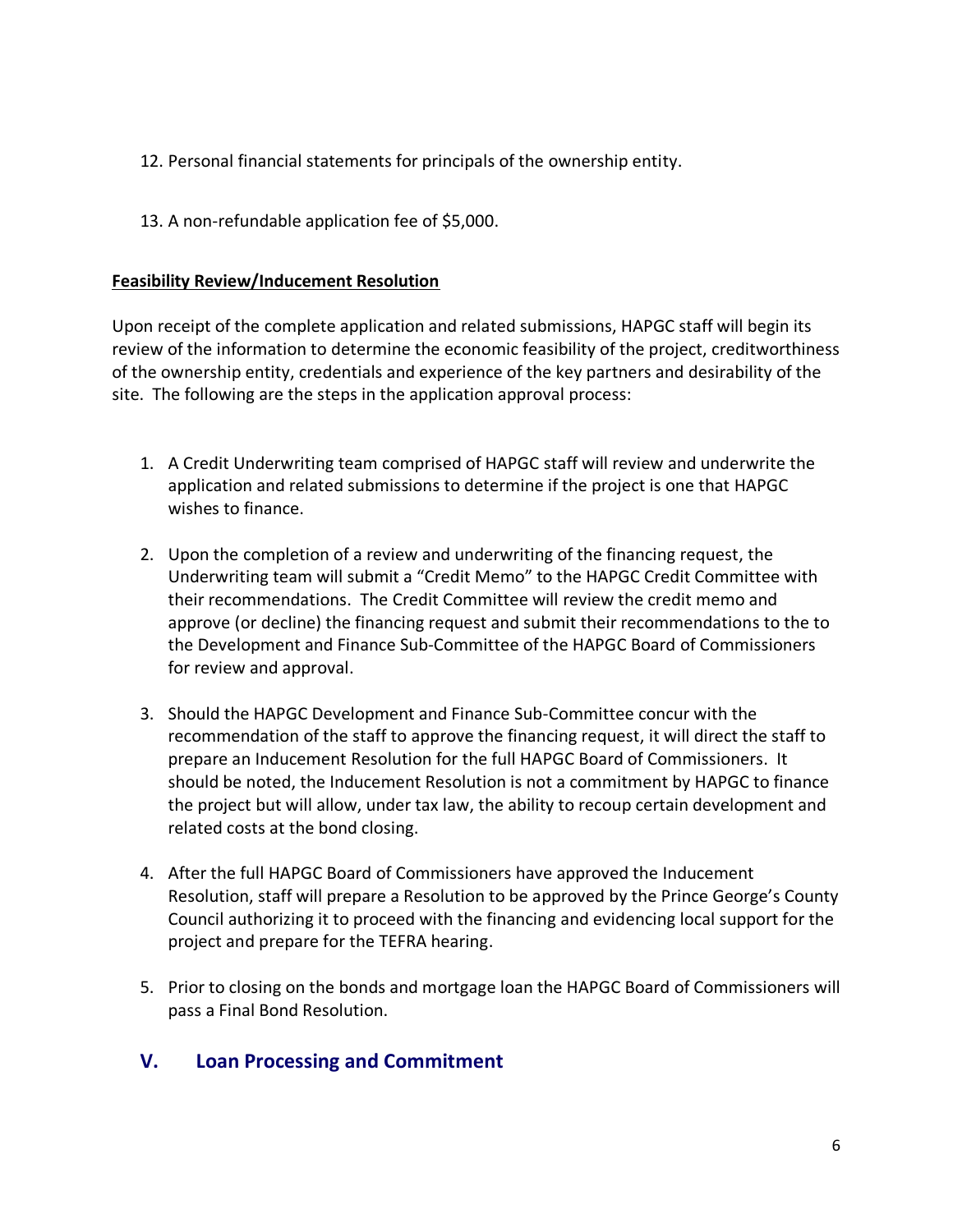Following passage of the Inducement Resolution by the HAPGC Board, staff will work with the Sponsor and development team to fulfill all the requirements for issuance of tax-exempt bonds to finance the project. During this stage of loan processing HAPGC staff and the development team will discuss various aspects of the project including whether the issue is to be a public offering or private placement, the form of credit enhancement contemplated, whether the Sponsor will pursue Low Income Housing or Historic Tax Credits, necessary secondary financing or "soft debt" etc.

#### **Typical Underwriting Standards**

| Property Type:         | Five (5) or more unit primarily residential structure in garden,<br>mid-rise, high-rise or scattered (contiguous) site configuration.<br>Either new construction or substantial rehabilitation.                          |
|------------------------|--------------------------------------------------------------------------------------------------------------------------------------------------------------------------------------------------------------------------|
| Property Location:     | Prince George's County, Maryland with priority given to projects<br>located in, Inner Beltway Communities, Regional Transit Districts<br>or Opportunity Zones; also projects to preserve existing<br>affordable housing. |
| <b>Public Purpose:</b> | Project must serve residents at either 50% of AMI (20% of units)<br>or 60% of AMI (40% of units) with rents not exceeding 30% of the<br>residents' income adjusted for family size.                                      |
| Loan to Value:         | HAPGC will use the loan-to-value ratio acceptable to the credit<br>enhancement provider or the entity with whom the bonds are<br>privately placed.                                                                       |
| Debt Service:          | Generally, debt service coverage should be 1.15x, subject to the<br>requirements of the credit enhancement provider or entity with<br>whom the bonds are privately placed.                                               |

#### **Loan Commitment Check List**

The following items are to be submitted as part of the loan commitment review process. This list may be modified in certain cases, at HAPGC's discretion, where HAPGC is either not the mortgagee or in a private placement scenario.

- 1. Updated financial proforma
- 2. The appraisal report must be satisfactory to HAPGC and other parties involved with the financing, including any credit enhancement providers, and cannot be dated more than six (6) months from the time of its submission. For certain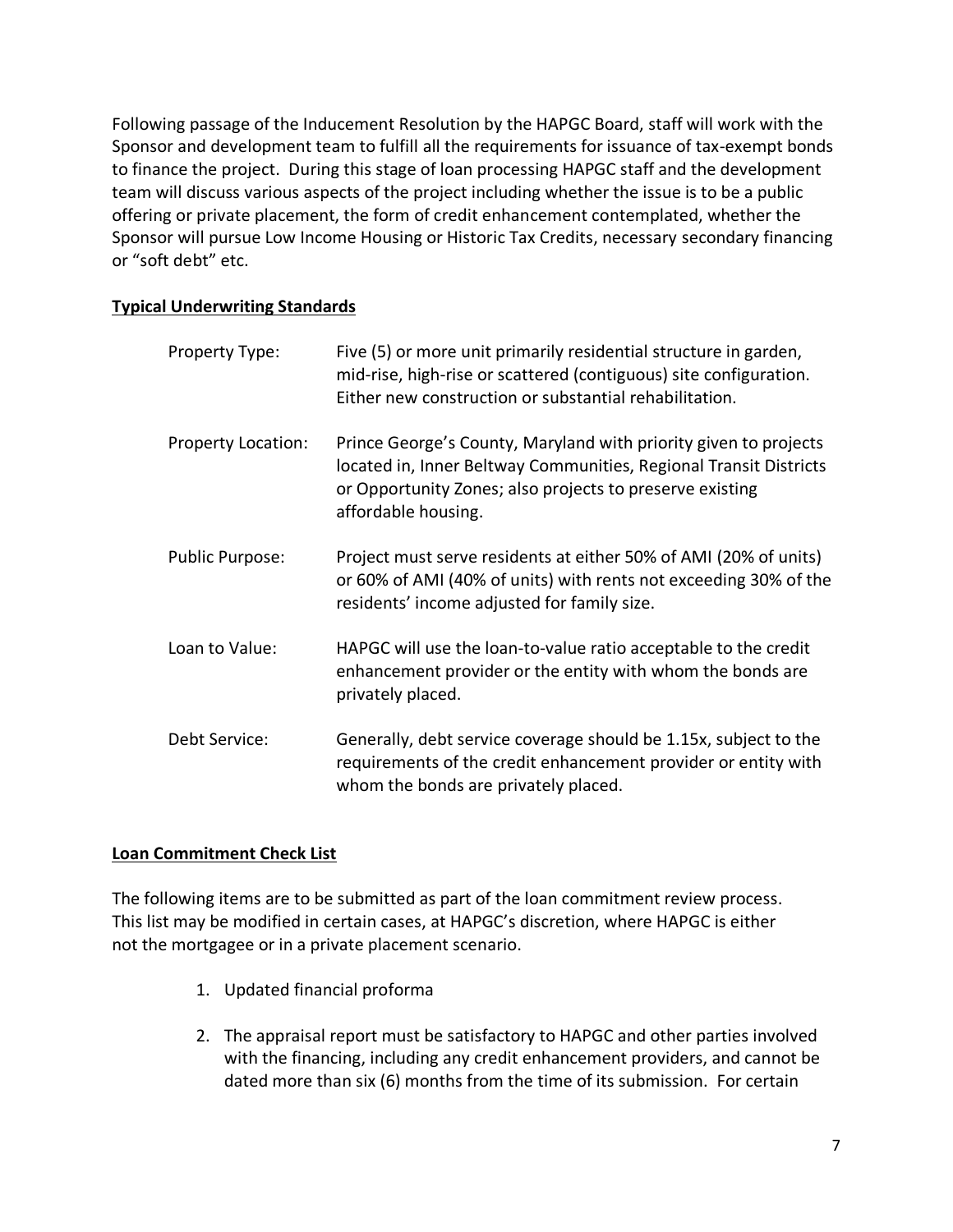transactions, HAPGC may also require an independent market study to demonstrate sufficient market depth to support the proposed project.

- 3. Credit reports are required for all principals of the Sponsor and/or General Partnership seeking financing.
- 4. A Phase I environmental report is required. Where unfavorable environmental issues are found, e.g., underground storage tanks, further testing and remediation may be required.
- 5. Where any secondary or "soft debt" is included in the financial proforma, letters of commitment must be submitted with application.
- 6. An updated title report and survey, reflecting all easements and encumbrances must be submitted.
- 7. HAPGC requires that Sponsors demonstrate good faith efforts to use minority and women-owned businesses, locally based businesses and meet Section 3 requirements in all aspects of the development process including construction. Additionally, Sponsors must agree to abide by all affirmative action and fair housing requirements in the leasing of rental units.
- 8. Sponsors are to submit financial statements for the previous three (3) years for the borrowing entity, plus interim financial statements to the end of the most recent operating quarter. Balance sheets for the previous three (3) years and an interim balance sheet to the end of the most recent operating quarter must also be presented. For existing properties, a list of major capital expenditures for the last five (5) years must accompany the financial statements. Partnership or corporate tax returns, with all schedules attached, for the past two (2) years are also to be submitted.
- 9. A schedule of income producing real estate owned by each principal, including the property name, address, number of units or square feet, vacancy rates and outstanding mortgage balance(s) and due date(s) are to be presented. Where current mortgages with balloon payments are due within one (1) year, a plan for payment or refinance must be submitted.
- 10. Each principal is to certify as to whether they have been involved with a defaulted loan, loan workout, foreclosure, tax liens (e.g., on related properties),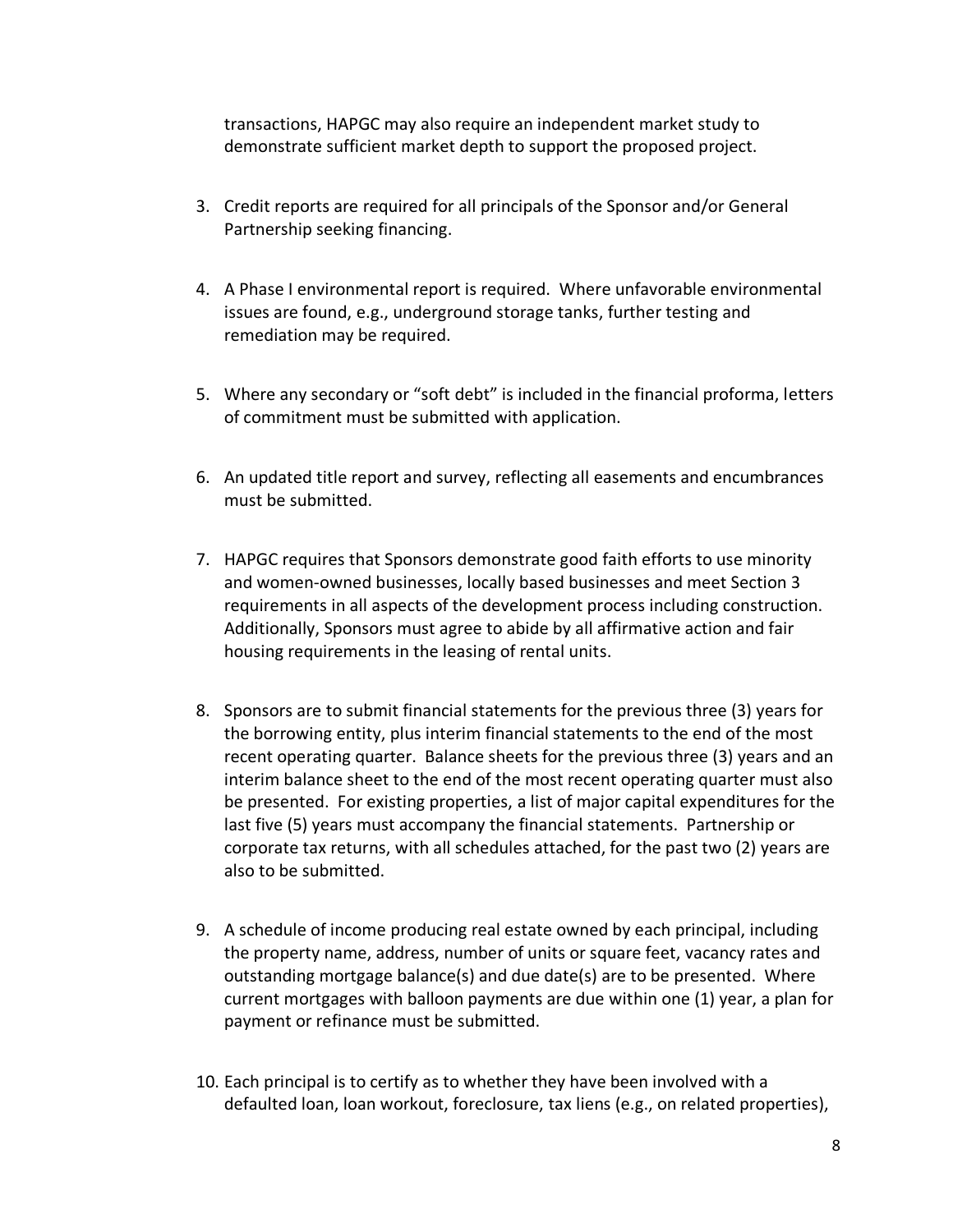deed-in-lieu of foreclosure or personal or corporate bankruptcy in the past five (5) years. If so, they are to provide documentation as to the circumstances and disposition of the action.

- 11. The General Contractor must submit a description of its experience in the type of construction to take place for the proposed project including a list of similar properties completed in the last five (5) years. Key staff members, and their resumes, should be attached.
- 12. The General Contractor is also to present its most recent audited financial statements and balance sheet(s) along with evidence, to the satisfaction of HAPGC, that it has sufficient insurance and bonding capacity for the successful completion of the proposed project.
- 13. The Architect must submit a description of its experience in the design and supervision of projects similar to the proposed project, including a list of properties showing the property's name, address, number of units, total construction costs etc., for the past five (5) years. Key staff to be involved with the design and supervision of the project, along with their resumes, are to be included.
- 14. The Property Manager must submit a detailed management plan for the leaseup, operation and maintenance of the proposed project including administrative and maintenance staffing. Resumes of key property management staff are to be included. The plan should describe any services to be provided to the residents along with rent collection policies and procedures, income verification procedures and marketing and advertising plans demonstrating compliance with all fair housing laws. Whether the Property Manager is affiliated with the Sponsor or is an independent third party, the property management contract must be submitted along with a description of experience managing properties similar to the proposed project for the past five (5) years. The management plan and contract, along with the hiring or dismissal of the property management firm, is subject to the review and approval of HAPGC.
- 15. Evidence of compliance with applicable zoning laws and regulations, or evidence that actions haven been initiated to obtain the project's compliance with all necessary zoning laws and regulations, and can reasonably be expected to be successfully concluded by the time of closing of the financing, is to be submitted.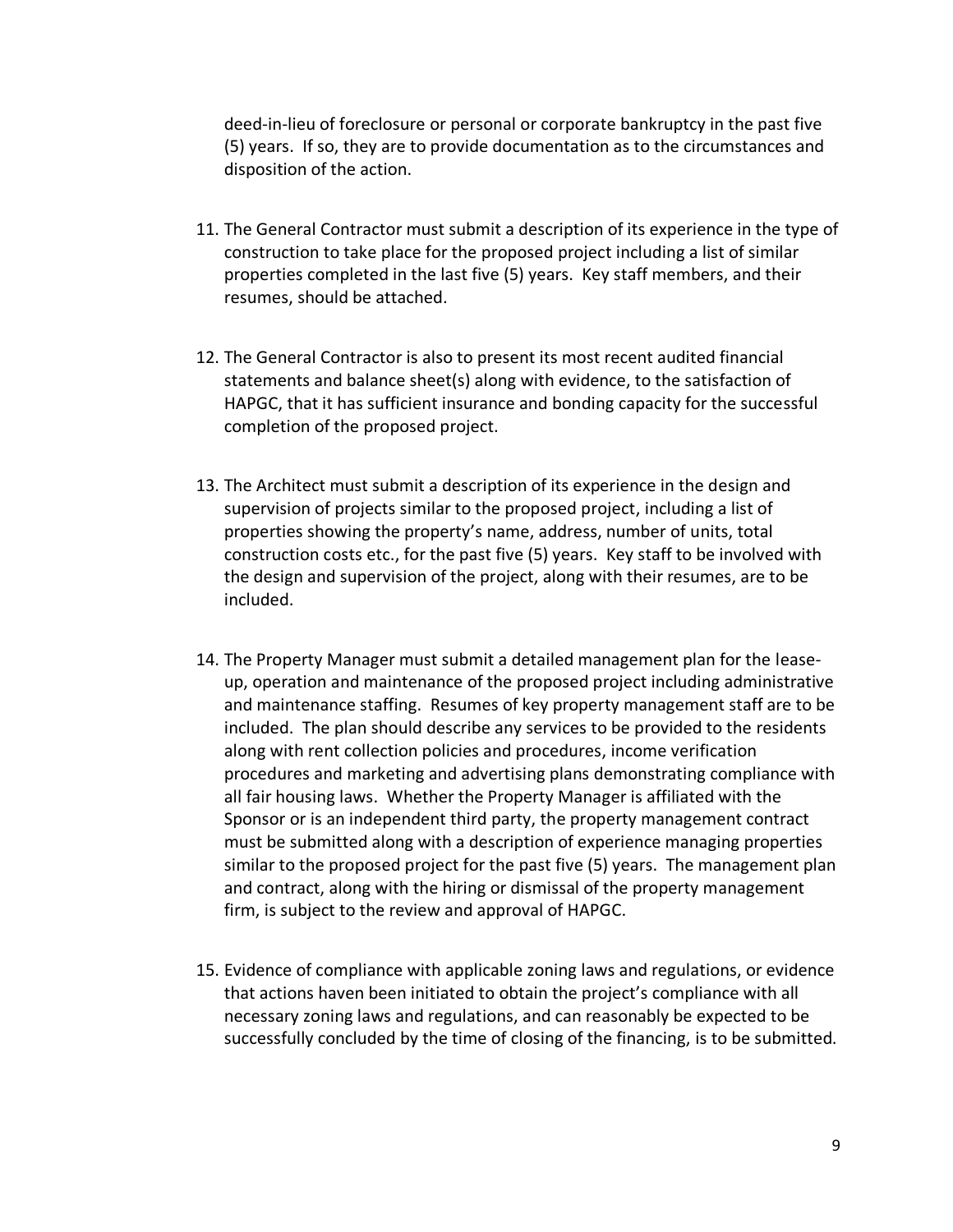- 16. The Sponsor must submit evidence that all required utilities are available to the site, or in the case of new construction, will be available at or before completion of the proposed project.
- 17. The Sponsor must submit a relocation plan if either temporary or permanent relocation of current residents is anticipated.
- 18. Project plans and specifications should be at least 80% complete at the time of loan commitment. Final plans and specifications, along with a cost estimate, must be submitted and approved prior to loan closing.
- 19. Where the financing is a public offering requiring credit enhancement, evidence of the commitment from a credit enhancement provider, acceptable to HAPGC and achieving a credit rating of AA or higher by a major rating agency, must be submitted.
- 20. A copy of the organizational documents of the Sponsor, along with all attachments, and evidence that the organization is in good standing in the state where it is domiciled, must be submitted.

\*In the case where there is an identity-of-interest between or among the Sponsor and any of the other key partners involved in the project (e.g., General Contractor or Property Manager), HPAGC reserves the right to ensure that all costs and fees are "usual and customary" for the services provided.

#### **Loan Commitment**

Upon review and approval of the required documents and related submissions above, the Executive Director of HAPGC or his/her designee, will issue a Commitment Letter describing in the detail the nature and requirements of the financing and any credit enhancement if involved.

#### **Closing Preparation**

1. Bond Closing: In the case of a public offering an Official Statement will be prepared by Bond Counsel and Underwriters allowing the bonds to be placed on the market. Bonds may be offered in a competitive bid process or a negotiated sale. In the case of a private placement, a Private Placement Memorandum, or some similar document, will be prepared in cooperation with the purchasing entity.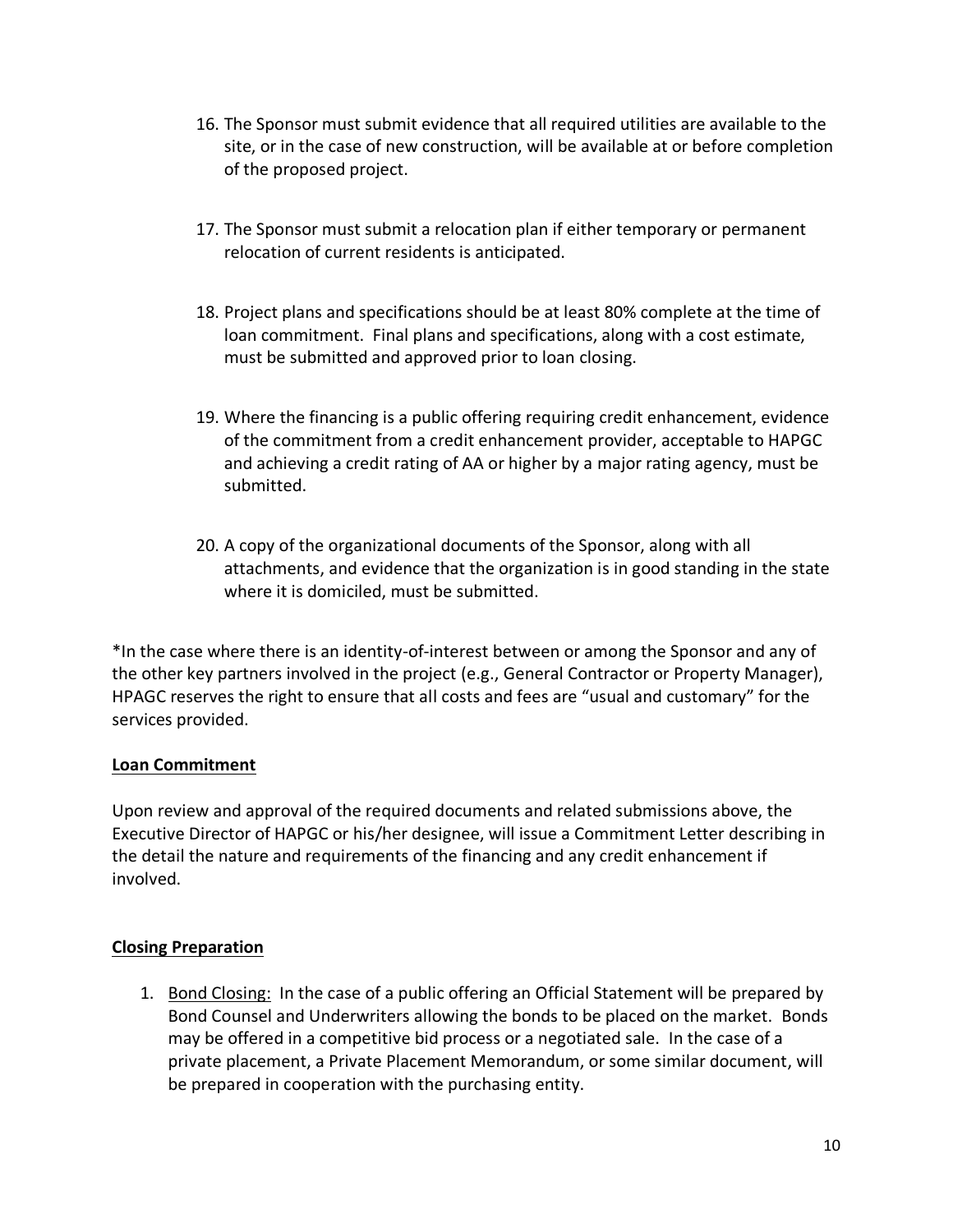2. Mortgage Loan Closing: Subsequent to, or in some cases simultaneous with, the bond closing, HAPGC will work with the Sponsor, credit enhancement provider, tax credit purchaser and respective counsels to execute the loan closing documents that have been prepared and reviewed previously.

#### **Agreements**

At the mortgage loan closing, in addition to the financing documents, several Agreements will be executed between the borrower and HAPGC. These Agreements are recorded in the County land records and their terms and conditions shall survive until the end of the specified period, usually thirty (30) years.

- A. Regulatory Agreement: The Regulatory Agreement will contain all the covenants, restrictions and requirements relative to the public purposes of HAPGC.
- B. Land Use Agreement: A Land Use Agreement will be executed that delineates the restrictions and requirements of the Internal Revenue Service Code for tax-exempt bond financing including the following:
	- 1. The property must remain in affordable rental use for at least fifteen (15) years.
	- 2. In the selection of tenants there shall be no discrimination of persons in protected classes including race, color, religion, national origin, sex, or marital status or by reason of the fact there are children or handicapped individuals in the family.
	- 3. In the selection of employees to work at the project, there shall be no discrimination against any applicant for employment because of race, color, religion, national origin, age, sex or marital status.
	- 4. At least 20% of the units in the development shall be rented to households whose income does not exceed 50% of the Area Median Income, adjusted for family size or, at least 40% of the units must be rented to households whose income do not exceed 60% of Area Median Income adjusted for family size.
	- 5. Units targeted to serve low- and moderate-income households must be proportionally representative of the mix of units by bedroom size in the entire development and shall not be clustered in any single portion or floor of the development.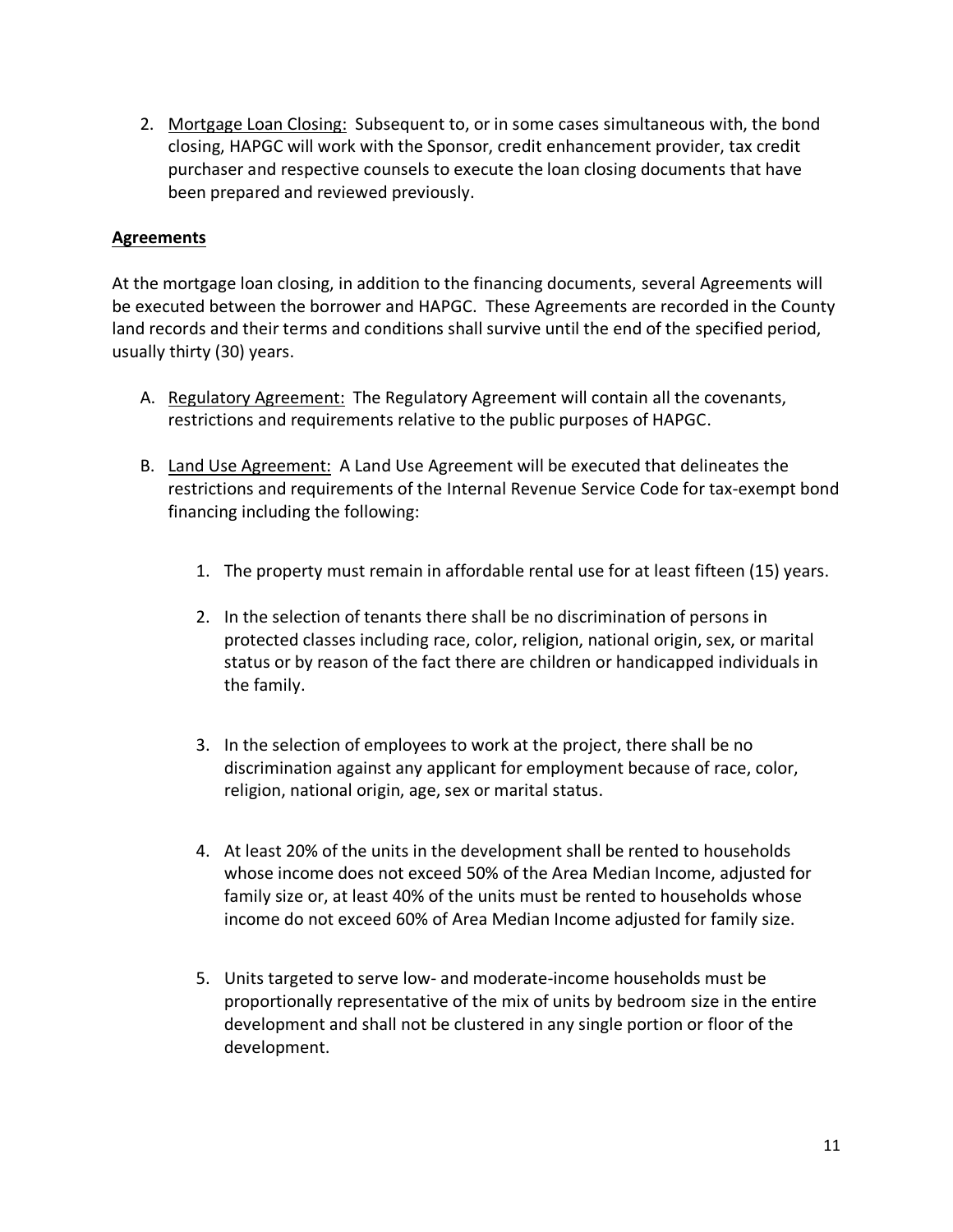- 6. The maximum basic annual rent, including utilities, for a particular unit size, cannot exceed 30% of the Area Median Income adjusted for family size.
- 7. All units in the property must be maintained in compliance with the County Code, including any energy conservation requirements.
- 8. The borrower will annually submit Audited Financial Statements for the previous operating fiscal year prepared by a Certified Public Accountant acceptable to HAPGC.
- 9. Prince George's County Department of Housing and Community Development shall have the right of first refusal in the event of a sale or transfer of the property for as long as the bonds are outstanding.

#### **Post-Closing**

Upon closing of the bonds and the mortgage loan construction/rehabilitation, marketing and lease-up shall proceed. There are specific conditions that must be adhered to and satisfied during these stages as required by HAPGC, mortgage lender, credit enhancement provider and tax credit purchaser.

- 1. Construction Monitoring, Review and Reporting: All construction/rehabilitation will be monitored to ensure that the work is progressing as scheduled. A full construction/rehabilitation review will be conducted prior to release of any payments pursuant to a construction/rehabilitation draw request from the borrower.
- 2. Income Certifications: Income certification forms for each tenant household will be completed at initial lease-up and at least annually thereafter. Income certification forms will be made available for inspection by HAPGC on request.
- 3. Cost Certification: Upon construction/rehabilitation completion an itemized verification of all construction and development costs must be prepared by an independent third party acceptable to HAPGC.
- 4. Reporting: During the term of the mortgage loan and/or for as long as any bonds are outstanding, the borrower will require the property management agent to file with HAPGC monthly status reports containing operating data for the property (i.e., occupancy, rent collections, evictions etc.) along with a certificate of continuing compliance with respect to income levels of tenants. Annually, a financial audit for the previous year, and an operating budget for the upcoming year, must be submitted to HAPGC.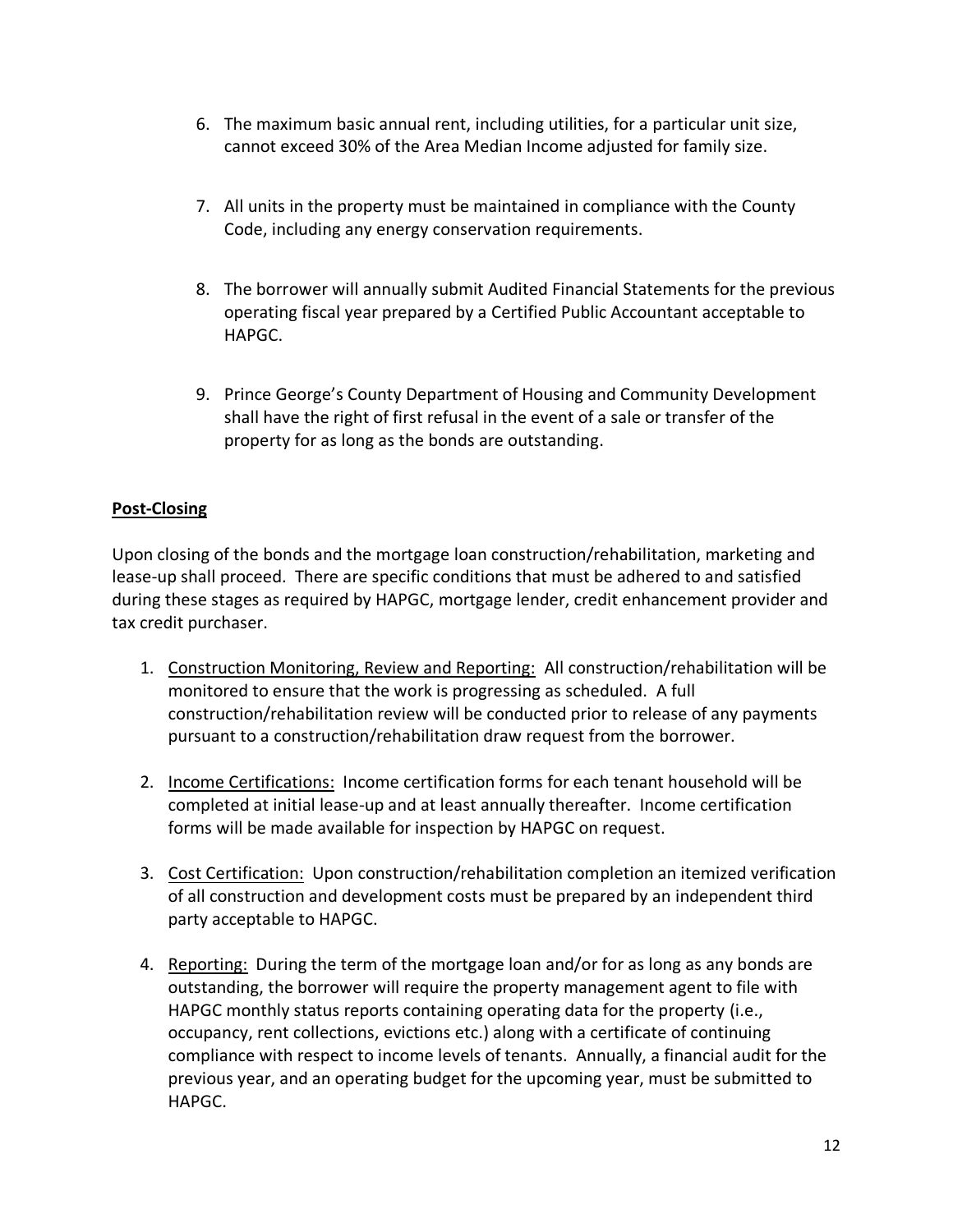#### **Escrowed Funds**

Working in concert with any other lenders and equity partners, several different types of reserves may be required including:

- 1. Reserve for Replacement: Reserves are required to take into the account for the need to make major capital improvements over the life of the loan. They may be either calculated as a percentage of construction costs or be a fixed amount per unit based on whether the project is new construction or substantial rehabilitation.
- 2. Debt Service Reserve: An amount equal to between three (3) to six (6) months of debt service payments will be funded at loan closing. These funds will be available in the event there are insufficient funds resulting from operations to meet an upcoming principal and interest payment on the bonds.
- 3. Operating and Lease Up Reserve: An amount equal to three (3) to six (6) months operating expenses will be funded at loan closing. These funds will be available to pay operating expenses in the event there are insufficient funds on hand due to a lease up slower than projected or vacancies higher than expected.

#### **Secondary Financing**

Secondary financing, or "soft debt", may be permitted with the approval of HAPGC and any credit enhancement provider under the following conditions:

- 1. The obligations of the borrower to pay secondary financing must clearly be subordinate to obligations to pay the HAPGC debt.
- 2. The subordinate debt must clearly state that the lender waives its right to commence lien enforcement for default on any condition of the subordinate debt, including nonpayment, without the prior written consent of HAPGC.
- 3. Projected cash flow from operation of the property must support the total monthly mortgage payment for the primary and secondary debt while maintaining the minimum debt service coverage prescribed for the primary debt.
- 4. The HAPGC Deed of Trust must evidence that its mortgage is the single first mortgage and has the first priority for payment.

## <span id="page-13-0"></span>**VI. Fees and Service Charges**

#### **HAPGC Fees**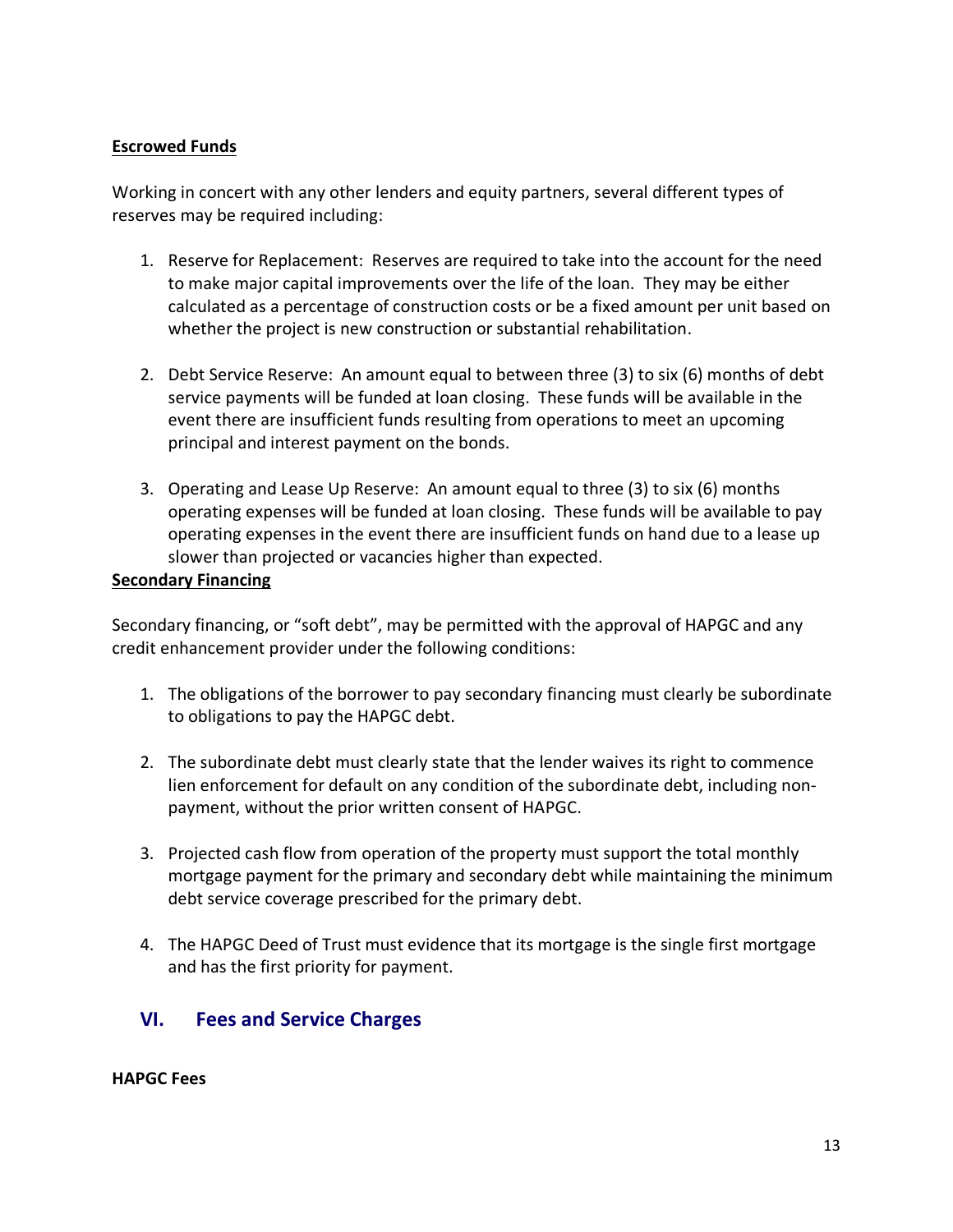- 1. Application Fee: With the submission of its application, the borrower will pay a nonrefundable five-thousand-dollar (\$5,000) application fee.
- 2. Inducement Resolution Fee: Upon approval of an Inducement Resolution by the full HAPGC Board, the borrower will pay a fee equal 15 basis points (.15%) of the bond amount requested, to be credited towards the financing fee due at closing.
- 3. HAPGC Commitment Fee: Upon execution of the Commitment Letter between HAPGC and the borrower, the borrower will pay 25 basis points (.25%) of the bond amount requested, to be credited towards the financing fee at closing.
- 4. Financing Fee: A financing fee of 100 basis points (1%) the bond amount will be due at bond closing.
- 5. HAPGC Servicing Fee: An annual fee equal to the present value of 25 basis points (.25%) of the original bond amount will be included in the financing.

#### **Other Fees:**

1. Other Administrative Fees: The Borrower will be responsible for Bond Underwriting fee, Bond Counsel fee, Trustee Annual fee, Trustee Legal fee, Loan Closing fee, Rating Agency fee, Rebate Analyst fee, Rating Agency fee, and Financial Advisory fee. Said fees will be paid at closing. For fees that are incurred annually, Borrower will pay the firstyear fee at closing with annual fees collected on specified dates. (Certain fees may be included in the Bond Financing.)

*The Housing Authority selects the Bond Counsel, using internal, contracted, legal services. The Applicant will be responsible for all Bond Counsel and legal expenses or costs.*

- 2. Modification Fees: HAPGC, at its discretion, my charge a document modification or change related fee, not to exceed \$5,000.
- 3. Credit Enhancement Fees: The borrower will be responsible for any fees charged by credit enhancement providers and such fees will be recognized as an expense that can be included in the mortgage.
- 4. Third Party Fees: The borrower will be responsible for any fees related to third party vendors whose services are required for approval of financing including, but not limited to legal costs, appraisals, market studies, environmental testing etc. (Third party fees may be included in the bond financing.)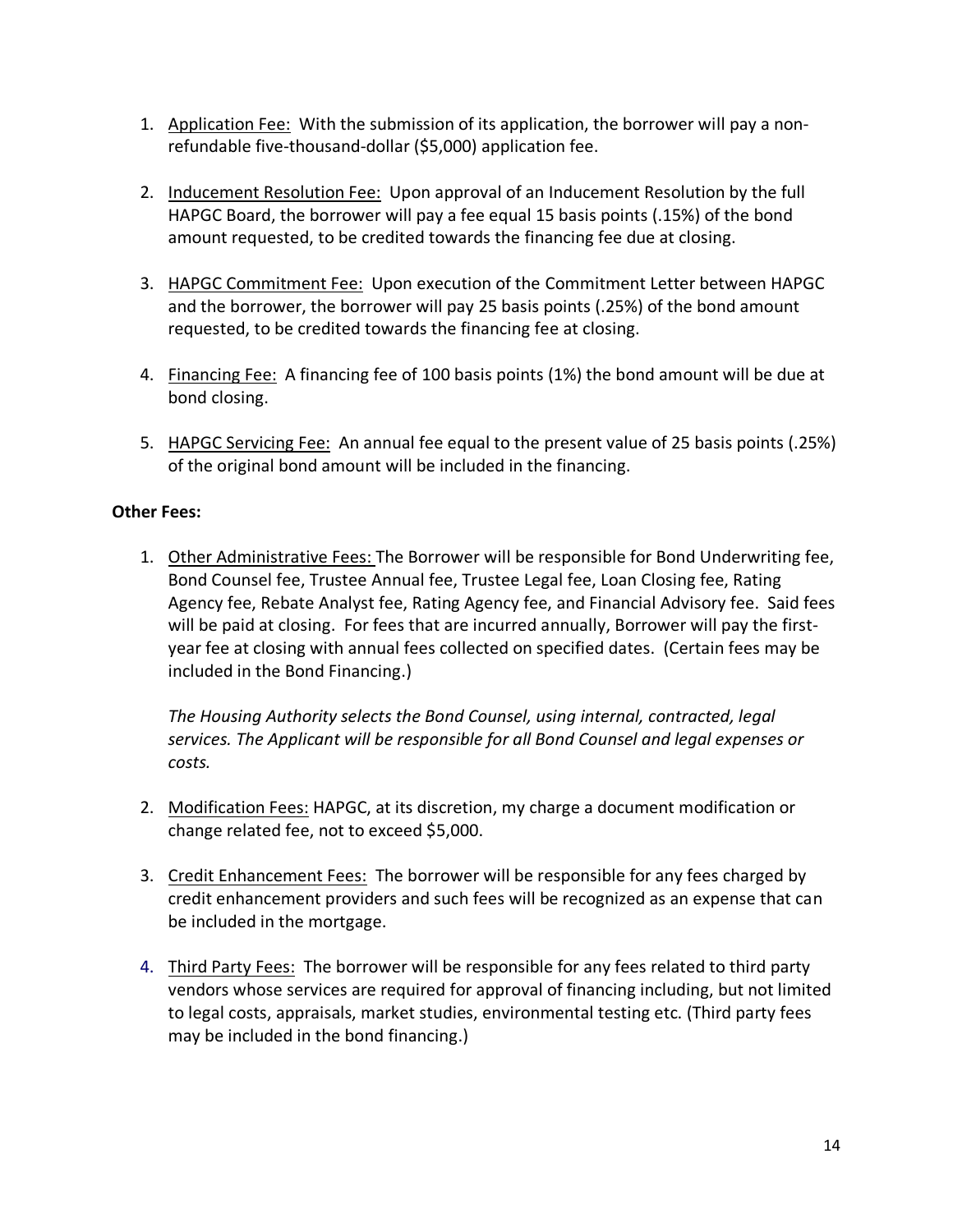## <span id="page-15-0"></span>**VII. Substantial Completion/Permission to Occupy**

The mortgagor shall notify HAPGC in writing when the mortgagor's supervising architect determines that substantial completion of the multifamily rental housing development has been achieved. The mortgagor shall prepare the permission to occupy form available on the HAPGC website and submit to HAPGC along with the supervising architect's punch list and a copy of the occupancy certificate.

## <span id="page-15-1"></span>**VIII. Monitoring Compliance**

HAPGC will require that a Regulatory Agreement be recorded in the land records of the jurisdiction where the project is located. The Regulatory Agreement will require the owner to obtain eligibility information from each tenant, and to provide reports at least annually (or more frequently, at HAPGC's discretion) that include, among other things, the following information:

- 1. The total number of low-income tenants (i.e., tenants whose income does not exceed 60% of AMI, adjusted for family size or 50% of AMI, adjusted for family size, as applicable, and as determined by the Secretary of Housing and Urban Development in a manner consistent with determinations of low-income families under Section 8(f)(3) of the United States Housing Act of 1937, as amended);
- 2. The number of units in the development rented and the number of units that are either occupied or available for occupancy, and the number and percentage of such units that are occupied by low-income tenants;
- 3. A certification that the development has met the applicable percentage of lowincome tenants as required by the Regulatory Agreement;
- 4. Evidence that all new tenants of the development and all low-income tenants whose incomes are subject to annual verification since the date of the immediately preceding report and certification have executed an income; and
- 5. A rent roll designating the date of initial occupancy, the number of bedrooms, the unit number, the tenant's name, the household size (if applicable), and whether the tenant is a low-income tenant.

## <span id="page-15-2"></span>**IX. Liability**

Housing authority bonds shall be limited obligations of the Authority and shall be payable solely out of revenues, receipts and payments specifically pledged, therefore. Neither the commissioners, officers, agents or employees of the Authority, past, present or future, nor any person executing the bonds, shall be liable personally on the bonds by reason of the issuance thereof.

The bonds shall not be deemed to constitute a general obligation debt or a pledge of the faith and credit of the Prince George's County or any political subdivision thereon shall be personally liable thereon, nor in any event shall the bonds be payable out of any funds or properties other than the special funds and sources provided therefore, including the Authority and neither the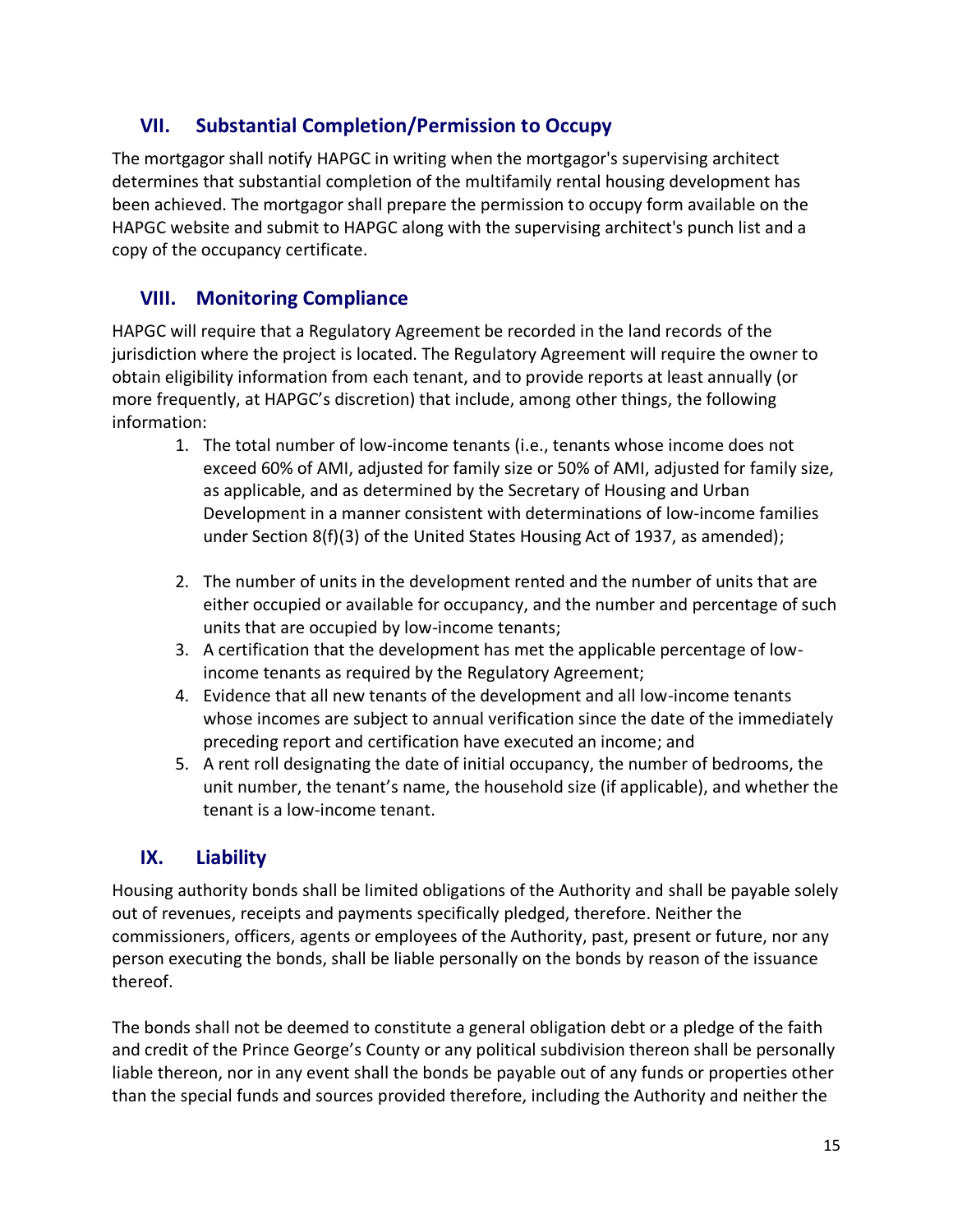Prince George's County nor any such political subdivision thereof , shall be personally liable thereon, nor in any event shall the bonds be payable out of any funds or properties other than the special funds and sources provided therefore.

Neither the faith and credit nor the taxing power of the Prince George's County, or any political subdivision thereof, shall be pledged to the payment of the principal of the Bonds or the interest thereon or other costs incident thereto. The Bonds shall not constitute indebtedness within the meaning of any constitutional or statutory debt limitation or restriction. The applicant shall be responsible for HAPGC's fees and expenses, including the fees and expenses of Bond Counsel. The applicant shall fully indemnify the Authority and hold it harmless for all liability with respect to the bonds and the project.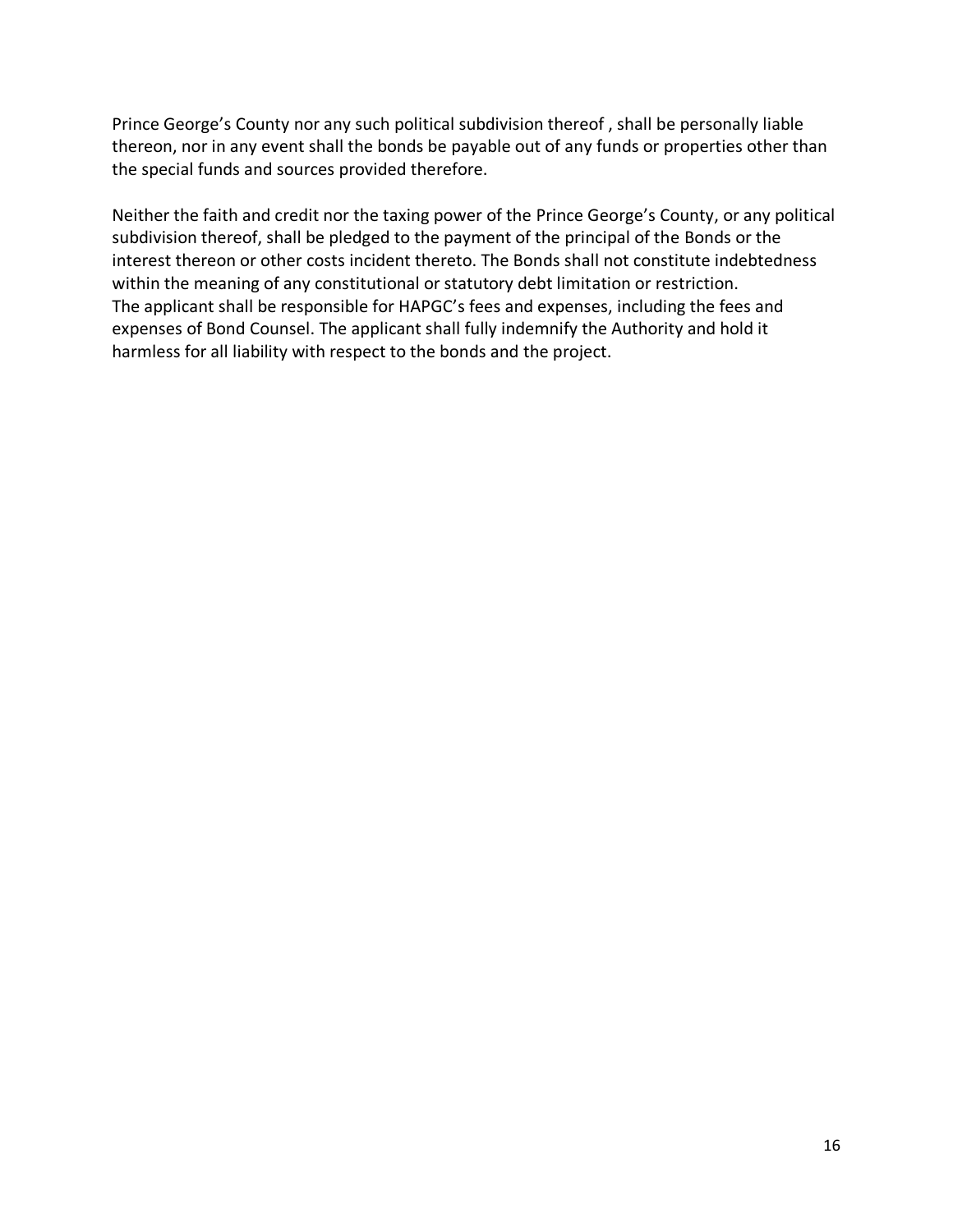## **X. Appendix**

#### **EXHIBIT A**

## **Threshold Criteria**

Projects must meet all the following Threshold Criteria to ensure basic program guidelines are met and the requirements of the Housing Authority of Prince George's County for projects that are viable and ready to proceed. Projects that meet these standards will be judged against the Housing Authority of Prince George's County Competitive Scoring Criteria.

| <b>Threshold Summary Table</b>                                  |                                                                              |  |
|-----------------------------------------------------------------|------------------------------------------------------------------------------|--|
| 1.1 Development Team Requirements                               |                                                                              |  |
| 1.1.1 Previous Project Performance                              |                                                                              |  |
| 1.1.2 Credit History                                            |                                                                              |  |
| 1.2 Occupancy Requirements                                      |                                                                              |  |
| 1.2.1 Minimum Income and Rent Restrictions                      |                                                                              |  |
| 1.2.2 Definition of Elderly Housing and Elderly Household       |                                                                              |  |
|                                                                 | 1.2.3 Long Term Use Restrictions and Homeownership Opportunities             |  |
| 1.2.4 Relocation and Displacement                               |                                                                              |  |
| <b>1.3 Marketing Requirements</b>                               |                                                                              |  |
| 1.3.1 Public and Assisted Housing Waiting List                  |                                                                              |  |
| 1.3.2 Affirmative Fair Housing Marketing                        |                                                                              |  |
| <b>1.4 Tenant Services</b>                                      |                                                                              |  |
| 1.5 Persons with Disabilities (PWD) or Special Needs Provisions |                                                                              |  |
| 1.5.1 Preference for Persons with Physical Disabilities         |                                                                              |  |
|                                                                 | 1.5.2 Non-Elderly Developments: Units Reserved for Persons with Disabilities |  |
| 1.6 Other Financing Commitments                                 |                                                                              |  |
| 1.7 LIHTC and RHF Limits                                        |                                                                              |  |
| 1.7.1 LIHTC Award Limits                                        |                                                                              |  |
|                                                                 | 1.7.2 Rental Housing Fund Award Limits and Repayment Requirements            |  |
| <b>1.8 Underwriting Standards</b>                               |                                                                              |  |
| 1.8.1 Maximum Rents                                             |                                                                              |  |
| 1.8.2 Vacancy                                                   |                                                                              |  |
| 1.8.3 Operating Expenses                                        |                                                                              |  |
| 1.8.4 Replacement Reserves                                      |                                                                              |  |
| 1.8.5 Operating Reserves                                        |                                                                              |  |
| 1.8.6 Trending                                                  |                                                                              |  |
| 1.8.7 Debt Service Coverage Ratio                               |                                                                              |  |
| 1.8.8 Development Costs                                         |                                                                              |  |
| 1.8.8.1 Acquisition                                             |                                                                              |  |
| 1.8.8.2 Syndication Costs                                       |                                                                              |  |
| 1.8.8.3 Professional Fees                                       |                                                                              |  |
| 1.8.9 Phased Projects                                           |                                                                              |  |
| 1.9 Development Quality Thresholds                              |                                                                              |  |
|                                                                 | 1.9.1 Criteria Applicable to both New Construction and Rehabilitation        |  |
| 1.9.2 Additional Criteria Applicable Only to New Construction   |                                                                              |  |
| 1.9.3 Additional Criteria Applicable Only to Rehabilitation     |                                                                              |  |
| 1.9.4 Lead Hazard Elimination                                   |                                                                              |  |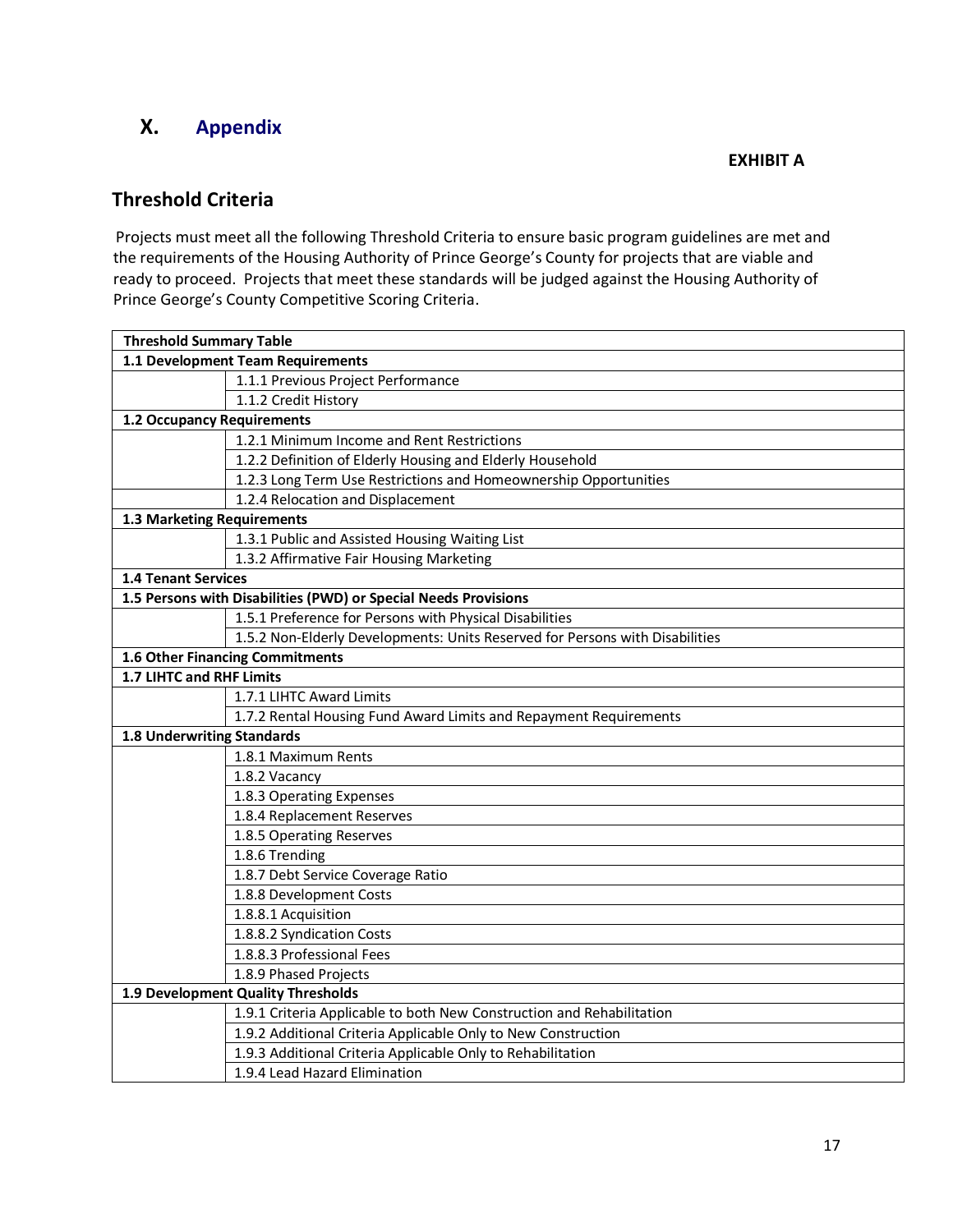| 1.10 Readiness to Process                     |                                                               |  |
|-----------------------------------------------|---------------------------------------------------------------|--|
| 1.11 Site Requirements                        |                                                               |  |
|                                               | 1.11.1 Site Control                                           |  |
|                                               | 1.11.2 Utility Availability                                   |  |
|                                               | $1.11.3$ zoning                                               |  |
|                                               | 1.11.4 Environmental Assessments                              |  |
|                                               | 1.11.5 Scattered Sites                                        |  |
|                                               | 1.11.6 Exceptions                                             |  |
|                                               | 1.11.7 New Construction-Priority Funding Areas (Smart Growth) |  |
|                                               | 1.11.8 Relocation and Displacement                            |  |
| 1.12 Market Study                             |                                                               |  |
|                                               | 1.11.1 Site and Surrounding Market Area                       |  |
|                                               | 1.12.2 Market Analysis                                        |  |
|                                               | 1.12.3 Capture Rate                                           |  |
|                                               | 1.12.4 Penetration Rate-New Construction Projects Only        |  |
|                                               | 1.12.5 Vacancy Rates                                          |  |
|                                               | 1.12.6 Income Levels                                          |  |
|                                               | 1.12.7 Absorption Rate                                        |  |
| 1.13 Additional Criteria/Special Applications |                                                               |  |
|                                               | 1.13.1 Public Housing Authorities                             |  |
|                                               | 1.12.2 Families                                               |  |
|                                               | 1.12.3 Green Infrastructure                                   |  |
|                                               | 1.12.4 Land Banked Real Property Used for Affordable Housing  |  |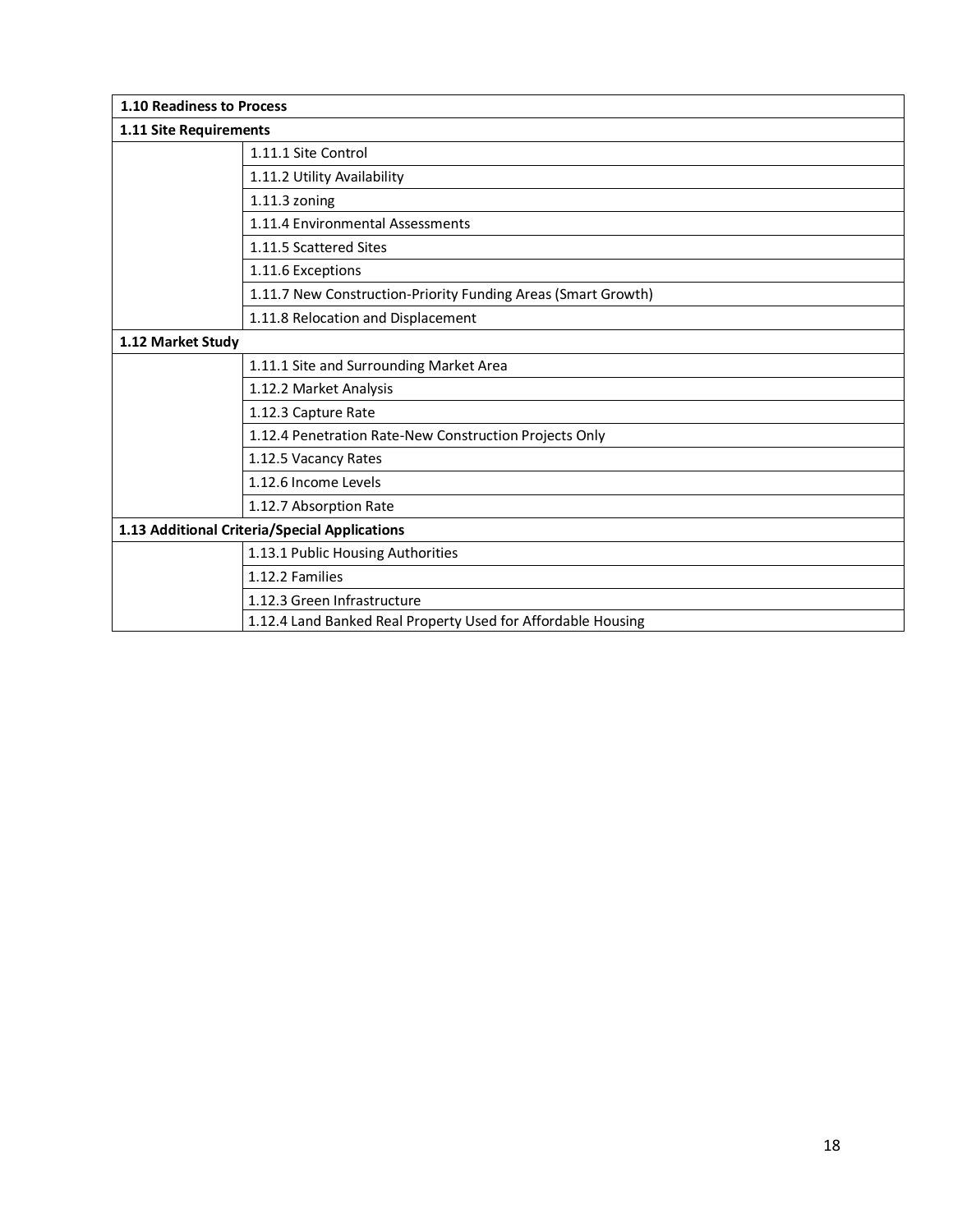## Checklist of Initial Requirements and Submissions

#### Required Submissions

Prior to any action taken by the HAPGC staff or Board the Sponsor must submit the following information for review and approval:

- A complete application to HAPGC (CDA form 202)
- Resumes and experience of the key development partners including the Sponsor, General Contractor, Architect and Property Manager.
- Site location map showing proximity to schools, public transportation, shopping and other neighborhood amenities.
- Market data showing comparable rental developments in the area including rent levels, amenities provided, vacancy rates etc.
- Evidence of applicable zoning or actions to receive appropriate zoning.
- Title report disclosing all liens, easements and other encumbrances.
- Evidence of the availability of utilities to the site.
- Evidence of site control via title, option, partnership agreement etc. which extends for at least six (6) months after application submission.
- Form of credit enhancement (or private placement) contemplated.
- Site, building and unit plans.
- MAI appraisal performed within the six (6) months preceding the application.
- Personal financial statements for principals of the ownership entity.
- A non-refundable application fee of \$5,000 to be applied toward the financing fee equal to 1% of the bond amount sought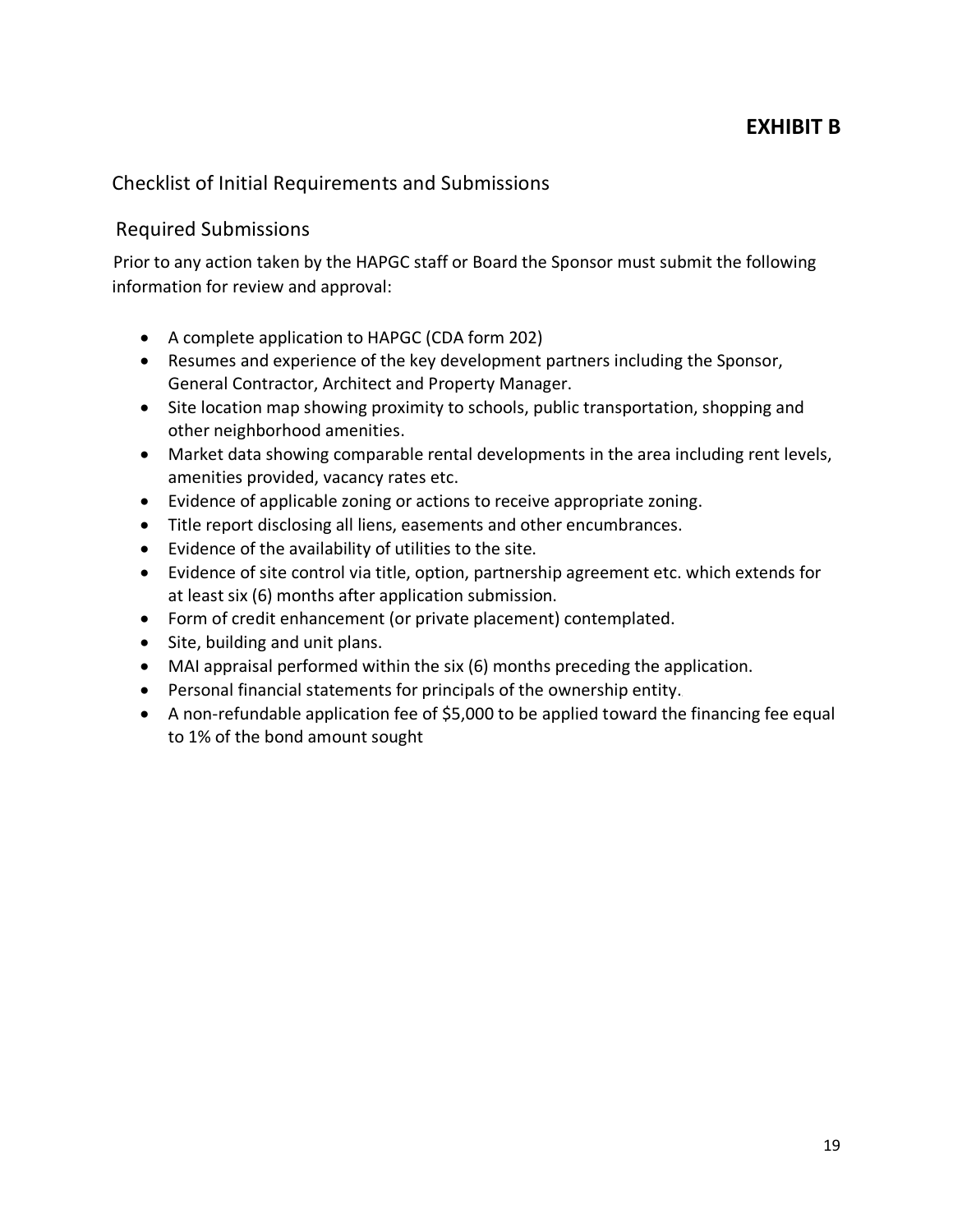### PROJECT REQUIREMENTS

#### A. Requirements for New Projects

To qualify as a "new project" under these Bond Policies, a project may be (i) a proposed multifamily development of five (5) or more units for which the HAPGC financing will be used for new construction, or (ii) an existing multi-family development for which the HAPGC financing will be used for acquisition and substantial rehabilitation. To qualify for bond financing through the HAPGC, new projects must, at a minimum, meet the following requirements:

1. The project must be located in priority areas designated by Prince George's County or where the applicant has demonstrated to the satisfaction of HAPGC that there is a need for affordable rental housing.

2. The project may be developed and owned by a for-profit developer, a non-profit developer, or a governmental entity.

3. The project (and the principals, syndicators, enhancers and contractors associated therewith) must comply with all applicable federal laws, rules and regulations, as amended, including, but not limited to, the Internal Revenue Code of 1986, as amended (the "Tax Code"), and the regulations promulgated thereunder. Additionally, developers will be required to comply with all disclosure requirements promulgated by the Securities Exchange Commission and/or the Municipal Securities Rulemaking Board. Projects developed and owned by for-profit developers must comply with all applicable federal laws, rules and regulations, as amended, including but not limited to, Section 142(d) of the Tax Code. Projects developed and owned by non-profit developers must comply with all applicable federal laws, rules and regulations, as amended, including but not limited to, Section 501(c)(3) of the Tax Code.

4. The project (and the principals, syndicators, enhancers and contractors associated therewith) must comply with all applicable state laws, rules and regulations, as amended, including, but not limited to, Article 44A of the Maryland Code Titles 1&4.

5. The project (and the principals, syndicators, enhancers and contractors associated therewith) must comply with all applicable laws, ordinances, rules, regulations and development requirements, as amended, including, but not limited to, those of the Prince George's County Department of Permitting, Inspections and Enforcement.

6. The project (and the principals, syndicators, enhancers and contractors associated therewith) must comply with all applicable federal, state and local fair housing laws, ordinances, rules and regulations, as amended.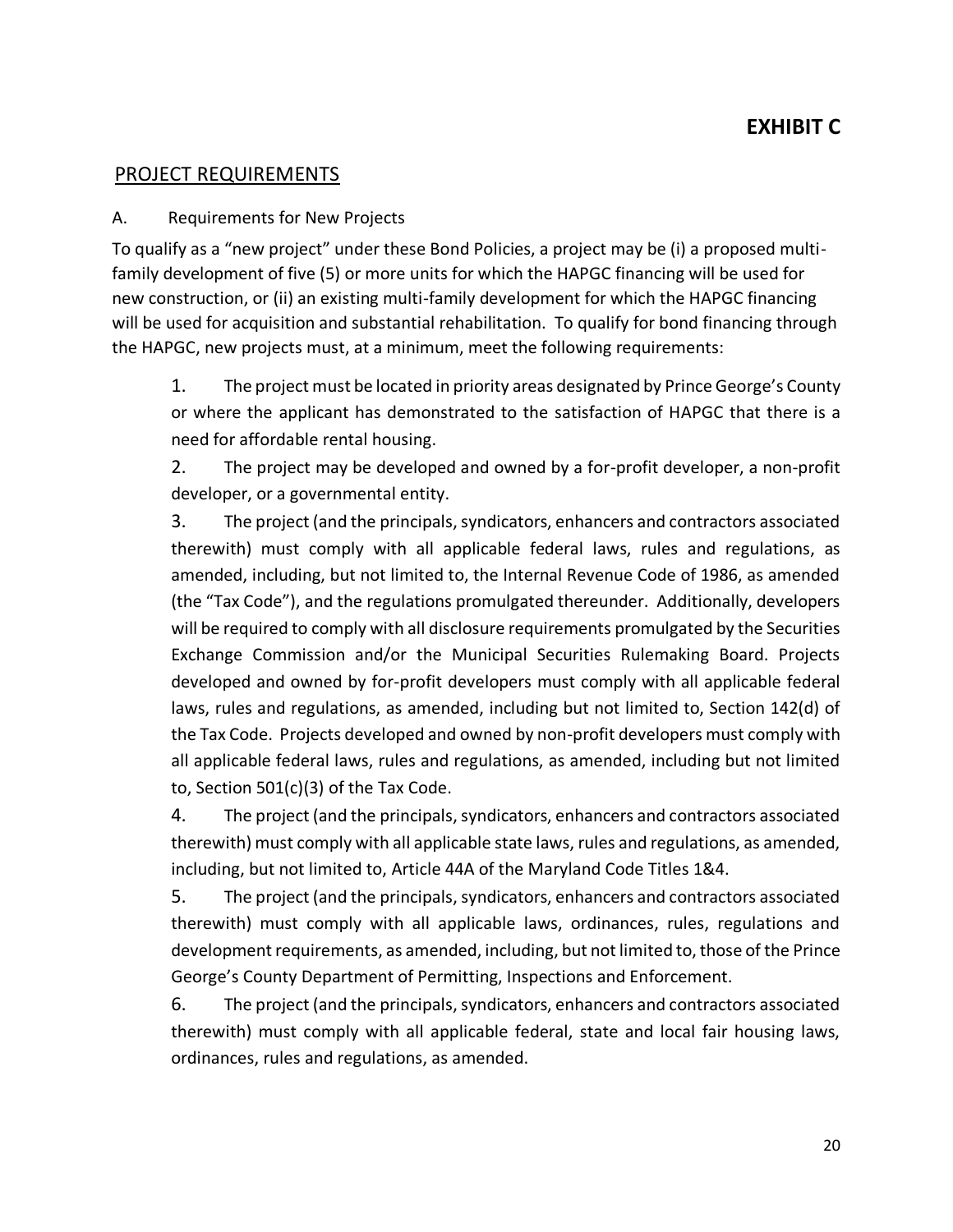7. Each project will be subject to certain use, rental and operational restrictions, most of which will be delineated in the Land Use Restriction Agreement applicable to such project. Such restrictions, include, but are not limited to, the following: (i) the project may not be used on a transient basis and may not be leased for a period of less than one (1) year; (ii) the project may not be used as a hotel, motel, dormitory, fraternity or sorority house, rooming house, hospital, sanitarium, nursing home, rest home or trailer park as limited by applicable law; and (iii) unless designated for the elderly (55 and over), the project is required to permit children to live in the development as required by law.

8. The Land Use Restriction Agreement shall also include a provision for the payment to HAPGC of a "Compliance Monitoring Fee" in the event all the bonds are redeemed or defeased prior to the expiration of the "Qualified Project Period" (the time during which the developer is required by the Tax Code and/or HAPGC to set aside a certain percentage of the units for low- and moderate-income persons and families.

9. The requirements contained in this Section II.A. must remain in force by deed restriction for at least fifteen (15) years regardless of the term of the bonds related to the particular project.

### B. Requirements for Existing Projects

#### Transfer of Ownership

Developers seeking to transfer ownership of a project previously financed by HAPGC must obtain prior approval by HAPGC of such transfer. Such approval shall not be unreasonably withheld subject to HAPGC requirements for transfer and assumption of ownership. HAPGC will require that, among other things, the new owner:

1. assume all obligations of the prior owner, including those created or which arose prior to the assumption;

2. pay all the fees and expenses applicable to the transfer and assumption of ownership, including the "Assumption Fee" as described in Section V hereof; and

3. pay all fees of professionals retained by HAPGC to affect the transfer and assumption of ownership.

4. in the event all the bonds are redeemed or defeased in conjunction with the transfer, the owner shall agree to the payment of the annual HAPGC "Compliance Monitoring Fee" until the expiration of the "Qualified Project Period" (the time during which the developer is required by the Tax Code and/or the HFA to set aside a certain percentage of the units for low- and moderate-income persons and families).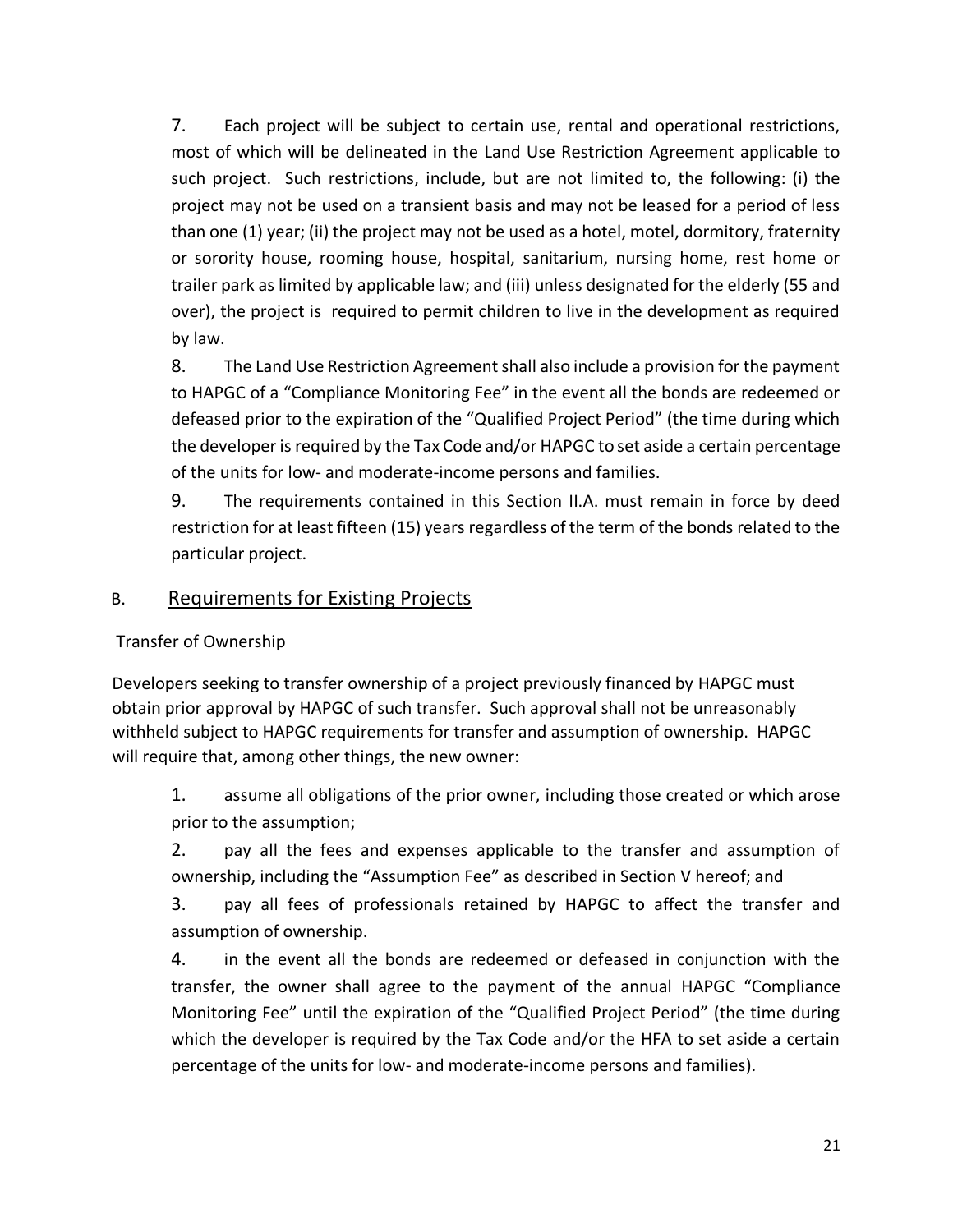## Refinancing and Refunding

HAPGC will consider issuing current refunding bonds to redeem its prior bonds which are subject to optional redemption. A developer requesting a current refunding will be required to comply with all requirements set forth herein, except as otherwise permitted by HAPGC. Further, HAPGC may require an increase in the public purpose requirements imposed on a project, including, but not limited to, extending the term of the deed restrictions beyond the term required either by the existing Land Use Restriction Agreement or applicable laws and increasing the number of units set aside for low-income persons.

To the extent there is no existing provision in the Land Use Restriction Agreement, HAPGC will require an amendment to provide for the payment of a "Compliance Monitoring Fee" in the event all the bonds are redeemed or defeased prior to the expiration of the "Qualified Project Period" (the time during which the developer is required by the Tax Code and/or HAPGC to set aside a certain percentage of the units for low- and moderate-income persons and families).

If HAPGC receives a request to issue current refunding bonds in conjunction with the redemption of prior bonds pursuant to a special mandatory call feature (such redemption resulting from a default under the bond documents), then the developer shall be required to provide a redemption indemnity agreement from the credit enhancement provider or surety in a form satisfactory to HAPGC prior to the sale of any refunding bonds.

In addition, the developer requesting the issuance of refunding bonds will be required to comply with all other applicable provisions relating to the original issuance of bonds by HAPGC, including the requirement to file an application with HAPGC. The developer requesting the issuance of refunding bonds shall be responsible for the payment of all applicable HAPGC fees and expenses, including, but not limited to, the "Application Fee."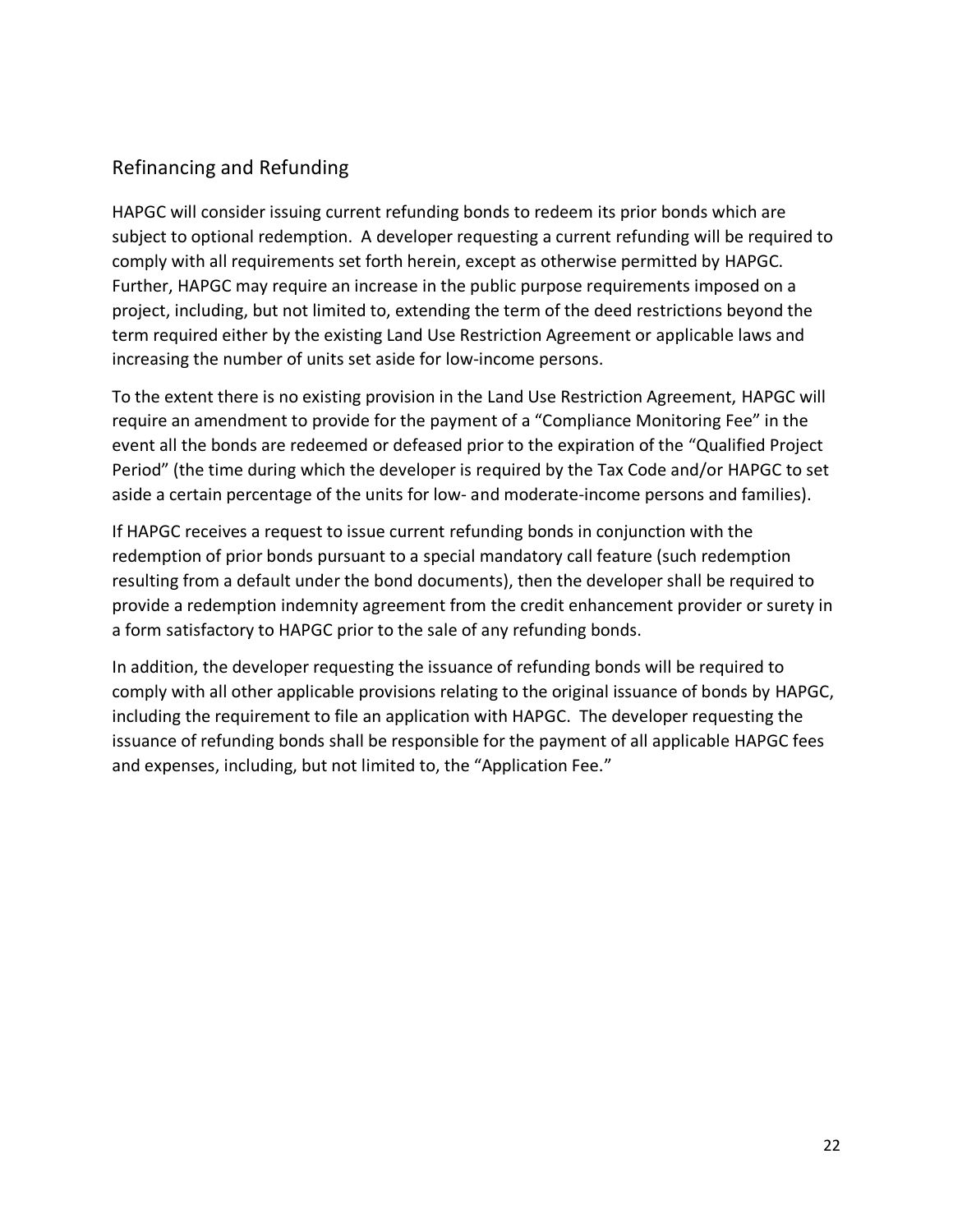## **EXHIBIT D**

# Underwriting Guidelines – Developers Fee Limits

| Developer's Fee Limits              |                                 |                                 |
|-------------------------------------|---------------------------------|---------------------------------|
|                                     | <b>Fee on Development Costs</b> | <b>Fee on Acquisition Costs</b> |
| First \$10 Million                  | 15%                             | 10%                             |
| Amount in excess of \$10<br>million | 10%                             | 5%                              |

|                                                                 | <b>Large Projects</b>                        | <b>Small Projects (up to 40 units)</b> |
|-----------------------------------------------------------------|----------------------------------------------|----------------------------------------|
| Builder's Fees - Aggregate limit<br>% of net construction costs | New construction: 15%<br>Rehabilitation: 17% | New construction & Rehab: 20%          |
| Builder's Profit                                                |                                              | 10%                                    |
| 3%<br>Builder's Overheard                                       |                                              |                                        |
| General Requirements                                            | 10%                                          |                                        |
| Civil Engineering<br>% of net construction costs                | 5%                                           | 7%                                     |
| Architect-Design<br>% of construction contract                  | 5%                                           | 7%                                     |
| Architect-Administration<br>% of construction contract          | 3%                                           | 4%                                     |
| Developer's Fee<br>% of aggregate basis                         | 5%-15% as further defined below              |                                        |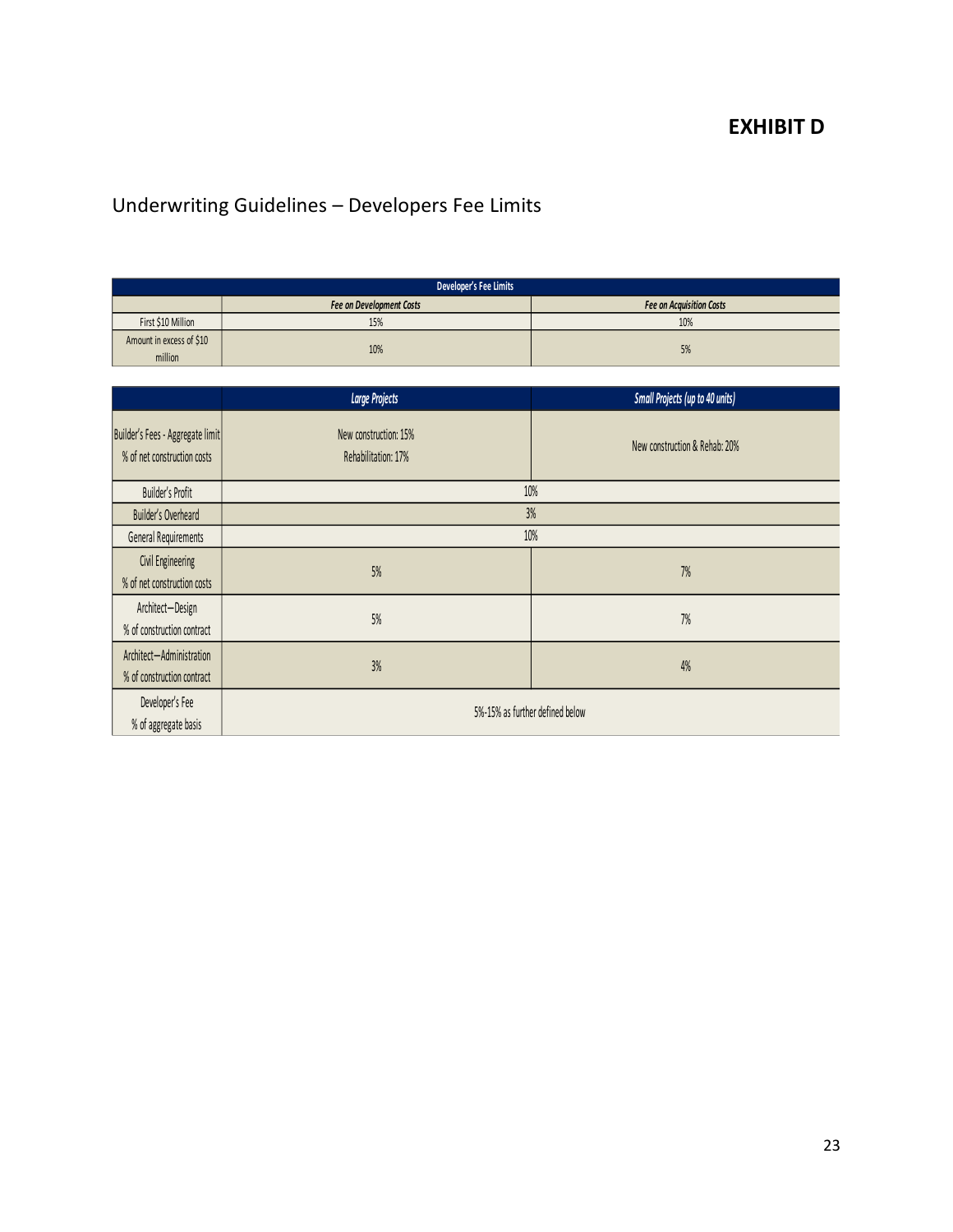## **EXHIBIT E**

# QAP Requirements

|                                   | Prince George's County QAP Requirements                                                                                                                                                                                                                                                                                                                                                                                                                                                                                                                                                                                                                                                                                                                                                                                                                                                                                                                                                                                                                                             |
|-----------------------------------|-------------------------------------------------------------------------------------------------------------------------------------------------------------------------------------------------------------------------------------------------------------------------------------------------------------------------------------------------------------------------------------------------------------------------------------------------------------------------------------------------------------------------------------------------------------------------------------------------------------------------------------------------------------------------------------------------------------------------------------------------------------------------------------------------------------------------------------------------------------------------------------------------------------------------------------------------------------------------------------------------------------------------------------------------------------------------------------|
| 1.8.1 Maximum Rents               | Rents for LIHTC. Units may not exceed 30% of the applicable income limit.                                                                                                                                                                                                                                                                                                                                                                                                                                                                                                                                                                                                                                                                                                                                                                                                                                                                                                                                                                                                           |
| 1.8.2 Vacancy                     | All projects will be underwritten with a minimum vacancy rate of 5%. Additionally, the<br>Market Study must fully support the proposed vacancy level.                                                                                                                                                                                                                                                                                                                                                                                                                                                                                                                                                                                                                                                                                                                                                                                                                                                                                                                               |
| 1.8.3 Operating Expenses          | Annual operating expenses, including all real estate taxes but excluding replacement<br>reserve deposits, should no less than \$4,000 per unit per year and no more than \$7,000 per<br>unit per year. Waivers may be requested for small projects of up to forty (40) units, projects<br>with master-meters (i.e. project paid) utilities, or other unusual circumstances.                                                                                                                                                                                                                                                                                                                                                                                                                                                                                                                                                                                                                                                                                                         |
| 1.8.4 Replacement Reserves        | All projects must budget at least \$300 per unit per year in reserves for replacement (RFR)<br>deposits. Additionally, RFR deposits must be adequate to support the project as determined<br>by a capital needs assessment (CNA) prepared by a qualified third party. DHCD reserves the<br>right, in its sole discretion, to require a new CNA every five (5) to ten (10) years and adjust<br>RFR deposits based upon such new CNA                                                                                                                                                                                                                                                                                                                                                                                                                                                                                                                                                                                                                                                  |
| 1.8.5 Operating Reserves          | Each project must establish an operating reserve equal to between three (3) and six (6)<br>months of underwritten operating expenses, debt service payments, and required deposits<br>to other reserves. At a minimum, capitalized operating reserves must remain in place until<br>the project has achieved a minimum 1.15 debt service coverage ratio, economic break-even<br>operations for one complete fiscal year as confirmed by the project's annual audit, and<br>reached and sustained 90% occupancy for twelve (12) consecutive months. In the discretion<br>of DHCD, the operating reserve may be released over the next three (3) years provided the<br>project continues to achieve economic break-even operations and sustains 90% occupancy.<br>Operating reserve will be held by DHCD unless held by the superior lien holder.<br>Upon release, operating reserves generally may be used to pay any outstanding deferred<br>Developer's Fee, reduce any State loan, fund other reserves, fund project betterments, or<br>otherwise be applied as approved by DHCD. |
|                                   |                                                                                                                                                                                                                                                                                                                                                                                                                                                                                                                                                                                                                                                                                                                                                                                                                                                                                                                                                                                                                                                                                     |
| 1.8.6 Trending                    | In evaluating the long term viability of the project, DHCD requires that rents and other<br>revenue from the project be projected to increase by no more than 2% annually. Operating<br>expenses (including property taxes) must be projected to increase by not less than 3%<br>annually.                                                                                                                                                                                                                                                                                                                                                                                                                                                                                                                                                                                                                                                                                                                                                                                          |
| 1.8.7 Debt Service Coverage Ratio | All projects must be underwritten to a minimum debt service coverage ratio (DSCR) of 1.15<br>in the first year of stabilized operations and at least 1.00 through year 15. The DSCR will be<br>calculated including all must-pay debt service payments. For projects with amortizing debt<br>service on an RHFP or RHW loan, the minimum DSCR is 1.1.                                                                                                                                                                                                                                                                                                                                                                                                                                                                                                                                                                                                                                                                                                                               |
| 1.8.8 Development Costs           | Consistent with $\frac{642(m)}{2}$ of the Internal Revenue Code and industry best practices, DHCD<br>limits funding awards to the amount necessary to make a project financially feasible. Even<br>if a specific line item is not being paid with LIHTC equity or DHCD funds, any excessive cost,<br>regardless of the source of financing, increases the gap and affects the public subsidy<br>needed by a transaction. As a result, DHCD reserves the right to require any applicant to<br>provide a justification of any development cost line item regardless of the source of<br>funding. The following standards will be applied to specific cost items.                                                                                                                                                                                                                                                                                                                                                                                                                      |
| 1.8.8.1 Acquisition               | For projects receiving acquisition LIHTC for an existing project, CDA may, as a condition for<br>a reservation of LIHTC, require the sponsor to provide a legal or certified public accountant's<br>opinion regarding the project's satisfaction of (or exemption under §42(d)(6)(C) of the<br>Internal Revenue Code from) §42(d)(2)(B)(ii) of the Internal Revenue Code, i.e. the Ten-<br>Year Rule.                                                                                                                                                                                                                                                                                                                                                                                                                                                                                                                                                                                                                                                                               |
| 1.8.8.2 Syndication Costs         | For projects seeking LIHTC awards, the projected net equity from syndication should be<br>based on current market conditions. Net equity will take into account syndication and<br>partnership fees included in the project budget. When analyzing the LIHTC market, DHCD<br>may adjust the equity rate for purposes of determining the appropriate award of credits.                                                                                                                                                                                                                                                                                                                                                                                                                                                                                                                                                                                                                                                                                                               |
| 1.8.8.3 Professional Fees         | See table below.                                                                                                                                                                                                                                                                                                                                                                                                                                                                                                                                                                                                                                                                                                                                                                                                                                                                                                                                                                                                                                                                    |
| 1.8.9 Phased Projects             | Applicants for subsequent phases of projects already in receipt of a reservation of RHFP<br>funds or LIHTC allocations must show evidence that the original phase(s) of the project has<br>achieved Sustaining Occupancy. For this purpose, Sustaining Occupancy means a minimum<br>of three (3) months of break-even operations and occupancy at 90% or greater.                                                                                                                                                                                                                                                                                                                                                                                                                                                                                                                                                                                                                                                                                                                   |